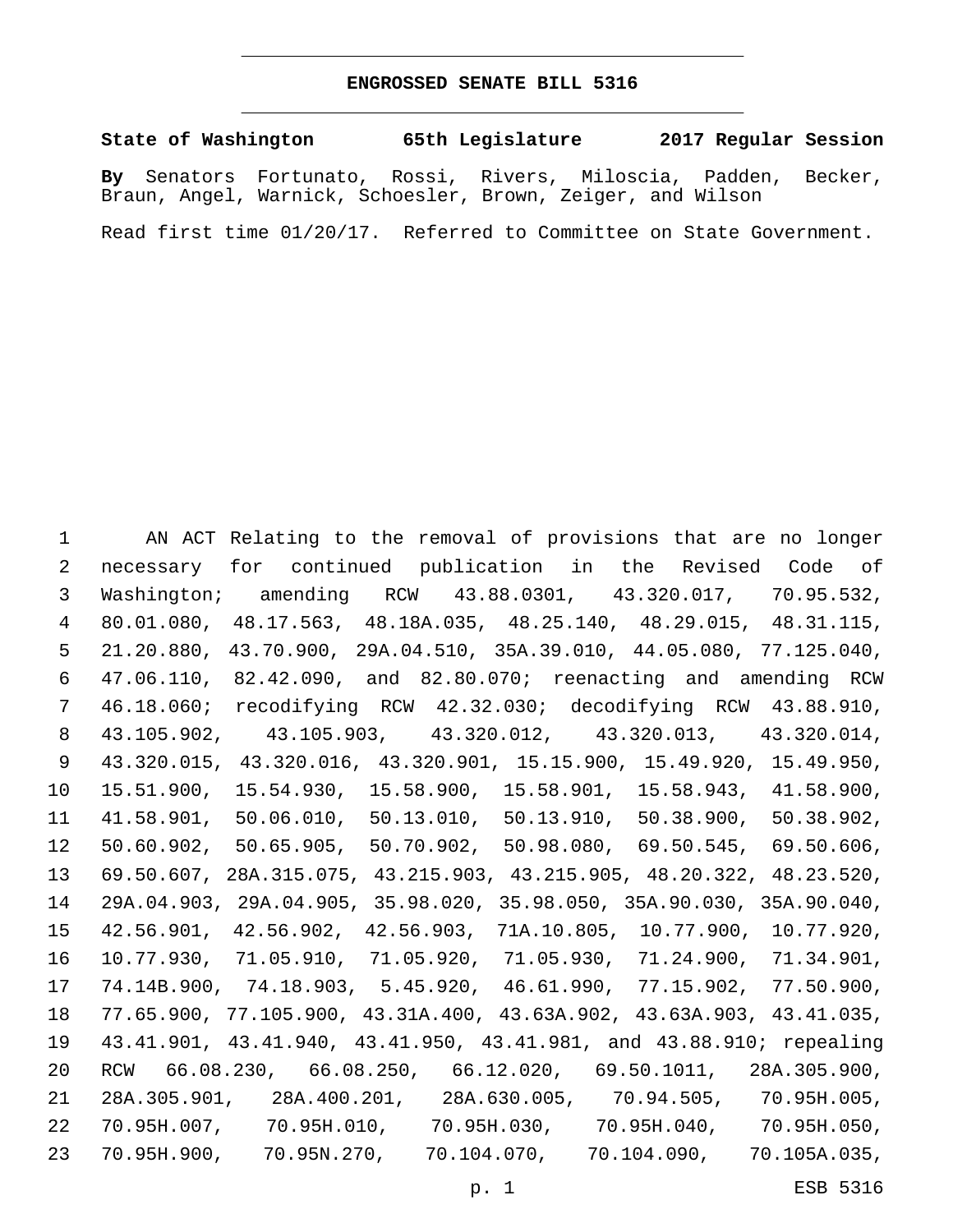70.220.060, 80.36.901, 70.104.100, 30A.24.080, 31.04.185, 31.04.501, 31.45.095, 48.102.190, 35.13A.0301, 41.05.019, 41.05.230, 41.05.655, 70.22.005, 70.47A.010, 70.47A.020, 70.47A.030, 70.47A.040, 70.47A.050, 70.47A.060, 70.47A.070, 70.47A.080, 70.47A.090, 70.47A.100, 70.47A.110, 70.47A.901, 71A.20.190, 28B.65.010, 28B.65.020, 28B.65.030, 28B.65.040, 28B.65.050, 28B.65.060, 28B.65.070, 28B.65.080, 28B.65.110, 28B.65.900, 28B.65.905, 2.56.031, 10.77.810, 10.77.820, 71.24.055, 74.12.901, 74.12A.030, 74.13.017, 2.56.250, 9.04.040, 26.50.800, 43.30.8351, 76.01.080, 76.01.090, 76.09.380, 77.12.605, 77.12.710, 79A.20.005, 79A.20.010, 79A.20.030, 79A.20.900, 43.31.088, 43.31.522, 43.31.524, 43.31.800, 43.31.805, 43.31.810, 43.31.820, 43.31.830, 43.31.832, 43.31.833, 43.31.834, 43.31.840, 43.31.850, 43.374.005, 43.374.020, 47.01.141, 47.01.321, 47.01.350, 47.01.360, 47.01.400, 47.01.405, 47.01.406, 47.01.410, 47.01.418, 47.60.645, 47.78.010, 82.44.180, 82.80.040, 82.80.050, 82.80.060, 82.14.046, and 82.50.510; repealing 2009 c 548 s 302 and 2010 c 236 s 6 (uncodified); and adding a new section to chapter 18 42.30 RCW.

BE IT ENACTED BY THE LEGISLATURE OF THE STATE OF WASHINGTON:

 NEW SECTION. **Sec. 1.** RELATING TO ACCOUNTABILITY & REFORM. The following sections are decodified:

(1) RCW 43.88.910 (Effective date—1975 1st ex.s. c 293);

(2) RCW 43.105.902 (Effective date—1987 c 504);

(3) RCW 43.105.903 (Effective date—1999 c 285);

 (4) RCW 43.320.012 (Department of general administration and 26 department of licensing equipment, records, funds transferred);

 (5) RCW 43.320.013 (Department of general administration and 28 department of licensing civil service employees transferred);

 (6) RCW 43.320.014 (Department of general administration or department of licensing rules, business, contracts, and obligations 31 continued);

 (7) RCW 43.320.015 (Department of general administration and 33 department of licensing—Validity of acts);

(8) RCW 43.320.016 (Apportionment of budgeted funds); and

(9) RCW 43.320.901 (Implementation—1993 c 472).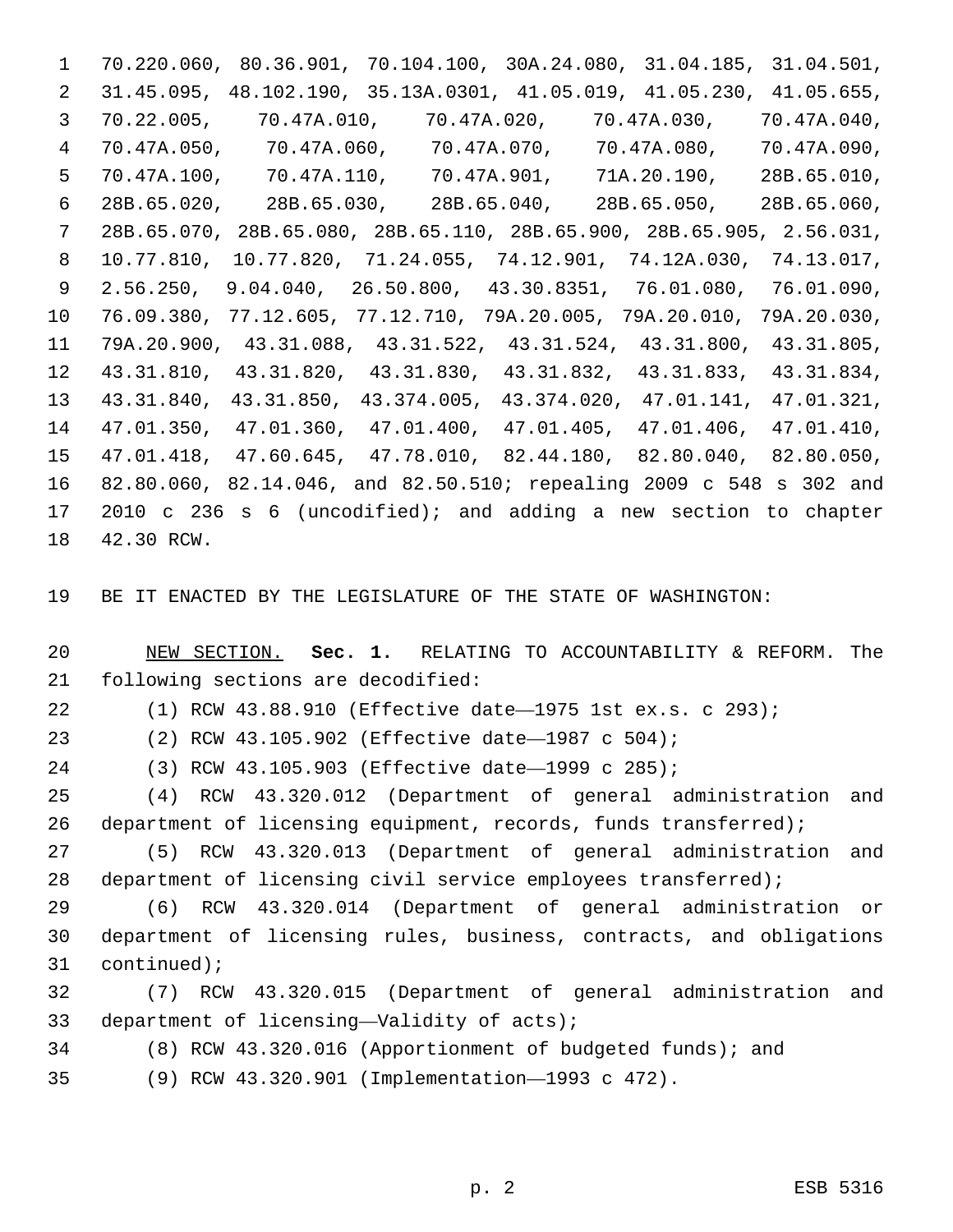**Sec. 2.** RCW 43.88.0301 and 2002 c 312 s 1 are each amended to 2 read as follows:

 RELATING TO ACCOUNTABILITY & REFORM. (1) The office of financial management must include in its capital budget instructions, beginning with its instructions for the 2003-05 capital budget, a request for "yes" or "no" answers for the following additional informational questions from capital budget applicants for all proposed major capital construction projects valued over five million dollars and 9 required to complete a predesign:

 (a) For proposed capital projects identified in this subsection that are located in or serving city or county planning under RCW 12 36.70A.040:

 (i) Whether the proposed capital project is identified in the host city or county comprehensive plan, including the capital facility plan, and implementing rules adopted under chapter 36.70A 16 RCW;

 (ii) Whether the proposed capital project is located within an 18 adopted urban growth area:

 (A) If at all located within an adopted urban growth area boundary, whether a project facilitates, accommodates, or attracts 21 planned population and employment growth;

 (B) If at all located outside an urban growth area boundary, whether the proposed capital project may create pressures for 24 additional development;

 (b) For proposed capital projects identified in this subsection 26 that are requesting state funding:

 (i) Whether there was regional coordination during project 28 development;

(ii) Whether local and additional funds were leveraged;

 (iii) Whether environmental outcomes and the reduction of adverse 31 environmental impacts were examined.

 (2) For projects subject to subsection (1) of this section, the office of financial management shall request the required information be provided during the predesign process of major capital construction projects to reduce long-term costs and increase process 36 efficiency.

 (3) The office of financial management, in fulfilling its duties 38 under RCW  $43.88.030((+3))$   $(5)$  to create a capital budget document, must take into account information gathered under subsections (1) and (2) of this section in an effort to promote state capital facility

p. 3 ESB 5316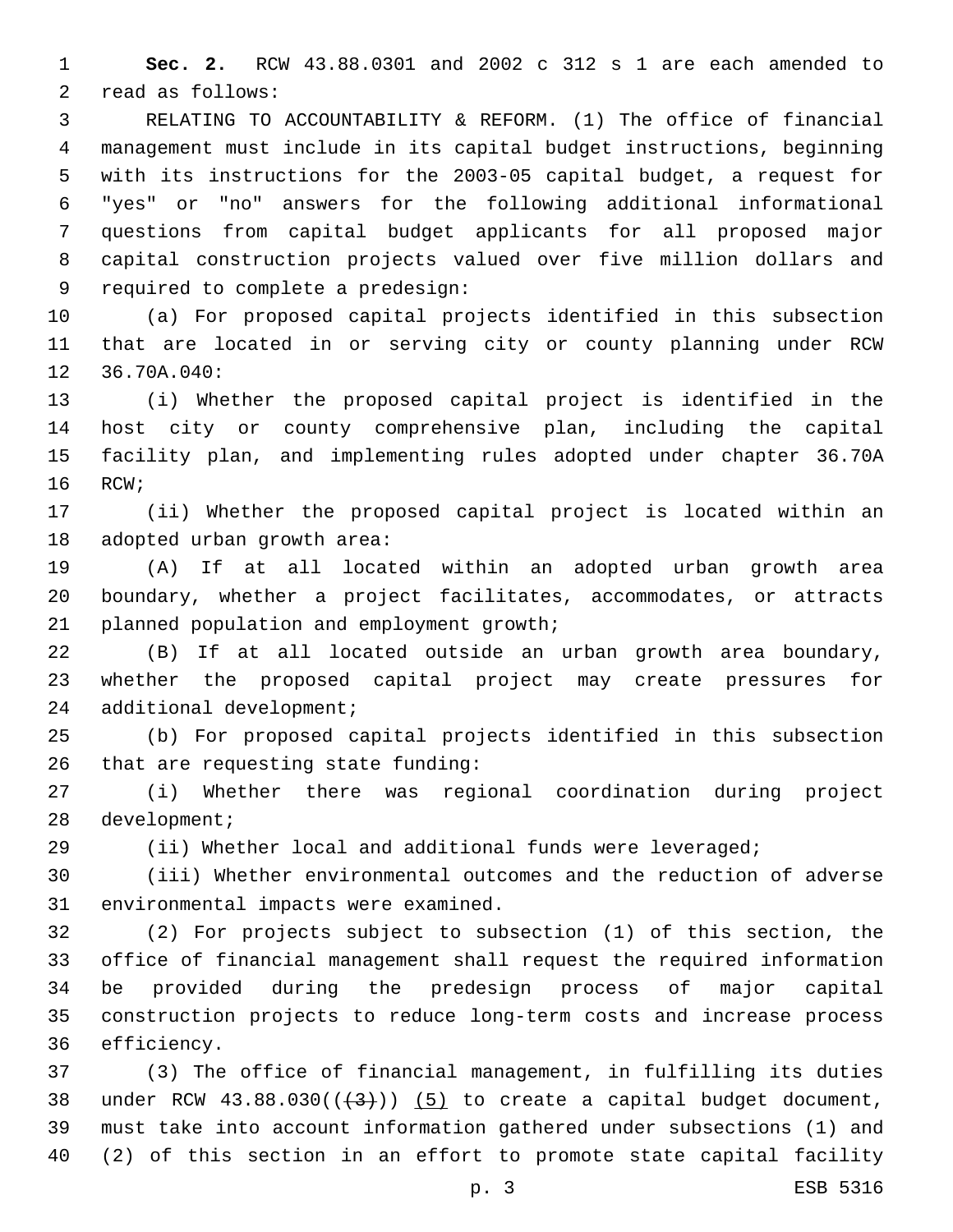expenditures that minimize unplanned or uncoordinated infrastructure and development costs, support economic and quality of life benefits for existing communities, and support local government planning 4 efforts.

 (4) The office of community development must provide staff support to the office of financial management and affected capital budget applicants to help collect data required by subsections (1) 8 and (2) of this section.

 **Sec. 3.** RCW 43.320.017 and 1993 c 472 s 13 are each amended to 10 read as follows:

 SECTION 1 CONFORMING AMENDMENT. Nothing contained in RCW 12 43.320.011 ((through 43.320.015)) may be construed to alter any existing collective bargaining unit or the provisions of any existing collective bargaining agreement until the expiration date of the current agreement or until the bargaining unit has been modified by 16 action of the Washington personnel resources board as provided by 17 law.

 NEW SECTION. **Sec. 4.** RELATING TO AGRICULTURE, WATER & RURAL ECONOMIC DEVELOPMENT. The following sections are decodified: (1) RCW 15.15.900 (Effective date—1997 c 176); 21 (2) RCW 15.49.920 (Effective date-1969 c 63); (3) RCW 15.49.950 (Severability—1969 c 63);22 (4) RCW 15.51.900 (Effective date—2007 c 181); (5) RCW 15.54.930 (Effective date—1967 ex.s. c 22); (6) RCW 15.58.900 (Effective date—1971 ex.s. c 190); (7) RCW 15.58.901 (Effective date—2000 c 96); and (8) RCW 15.58.943 (Effective date—2003 c 212). NEW SECTION. **Sec. 5.** RELATING TO COMMERCE & LABOR. The following sections are decodified: (1) RCW 41.58.900 (Effective dates—1975-'76 2nd ex.s. c 5); (2) RCW 41.58.901 (Effective date—1975 1st ex.s. c 296 §§ 4, 6, 32 and 8 through ; (3) RCW 50.06.010 (Purpose);33 (4) RCW 50.13.010 (Legislative intent and recognition); (5) RCW 50.13.910 (Legislative designation and placement); (6) RCW 50.38.900 (Effective date—1982 c 43);36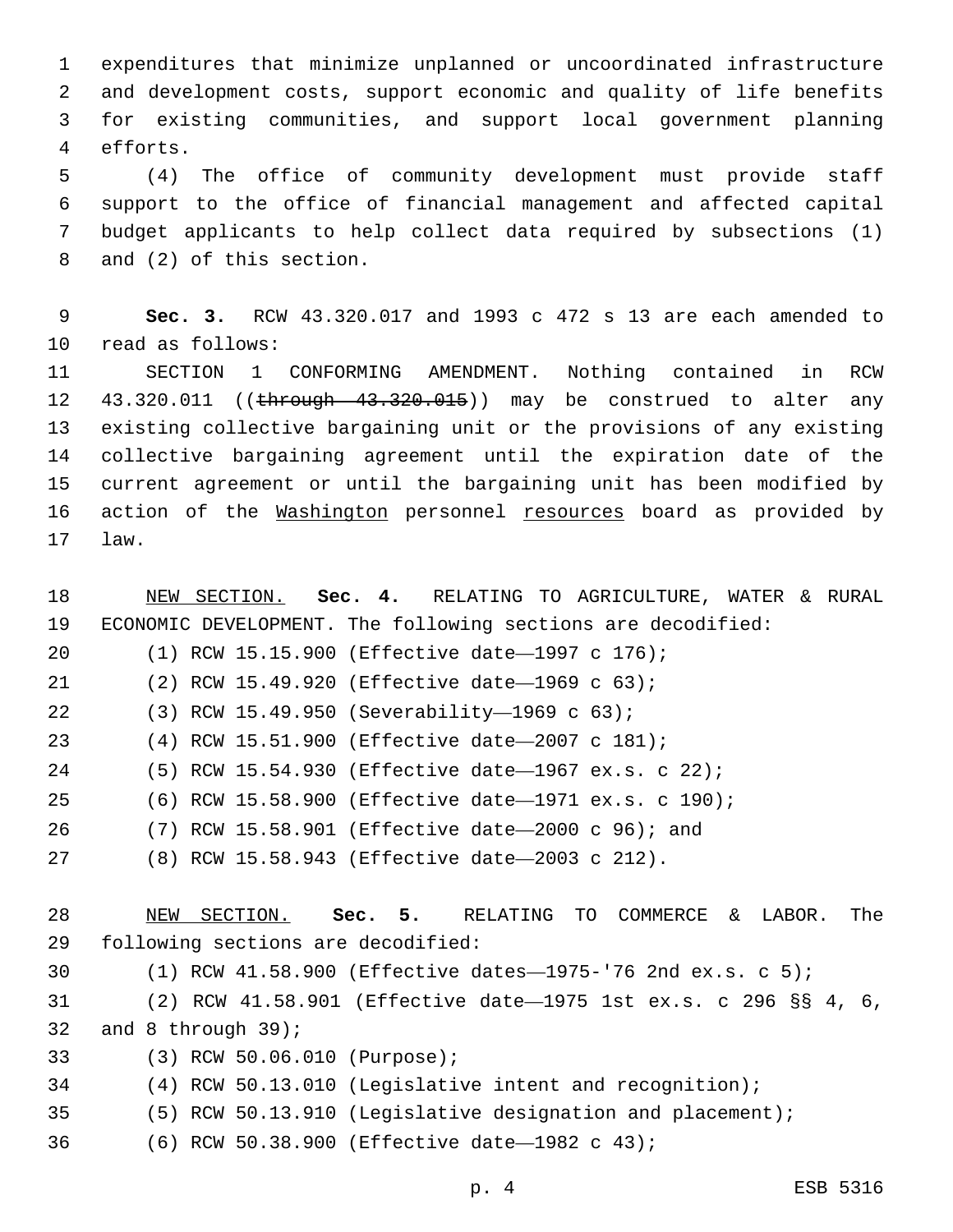(7) RCW 50.38.902 (Effective date—1993 c 62);1 (8) RCW 50.60.902 (Effective date—1983 c 207);2 (9) RCW 50.65.905 (Effective date—1987 c 167);3 (10) RCW 50.70.902 (Effective date—1991 c 315); 5 (11) RCW 50.98.080 (Effective date-1945 c 35); (12) RCW 69.50.545 (Departments of social and health services, health—Adoption of rules for disbursement of marijuana excise taxes); (13) RCW 69.50.606 (Repealers); and8 (14) RCW 69.50.607 (Effective date—1971 ex.s. c 308). NEW SECTION. **Sec. 6.** RELATING TO COMMERCE & LABOR. The following acts or parts of acts are each repealed: (1) RCW 66.08.230 (Initial disbursement to wine commission— 13 Repayment) and 1987 c 452 s 12; (2) RCW 66.08.250 (Report on streamlining liquor tax collection) 15 and 2013 c 95 s 2; (3) RCW 66.12.020 (Sales of liquor to board) and 1933 ex.s. c 62  $17 \quad s \quad 48; \text{ and}$  (4) RCW 69.50.1011 (Definition—Commission) and 2013 c 19 s 86. NEW SECTION. **Sec. 7.** RELATING TO EARLY LEARNING & K-12 EDUCATION. The following sections are decodified: (1) RCW 28A.315.075 (Effect of 1999 c 315—Existing provisions not affected); (2) RCW 43.215.903 (Severability—1988 c 174); and (3) RCW 43.215.905 (Effective date—2006 c 265). NEW SECTION. **Sec. 8.** RELATING TO EARLY LEARNING & K-12 EDUCATION. The following acts or parts of acts are each repealed: (1) RCW 28A.305.900 (Transfer of powers and duties—State board of 28 education) and 2005 c 497 s 301; (2) RCW 28A.305.901 (Transfer of powers and duties—Academic achievement and accountability commission) and 2005 c 497 s 302; (3) RCW 28A.400.201 (Enhanced salary allocation model for educator development and certification—Technical working group— Report and recommendation) and 2016 c 162 s 4, 2011 1st sp.s. c 43 s 468, 2010 c 236 s 7, & 2009 c 548 s 601;34 (4) RCW 28A.630.005 (Pilot project to assist school-age children 36 in short-term foster care) and 2002 c 326 s  $2i$ 

p. 5 ESB 5316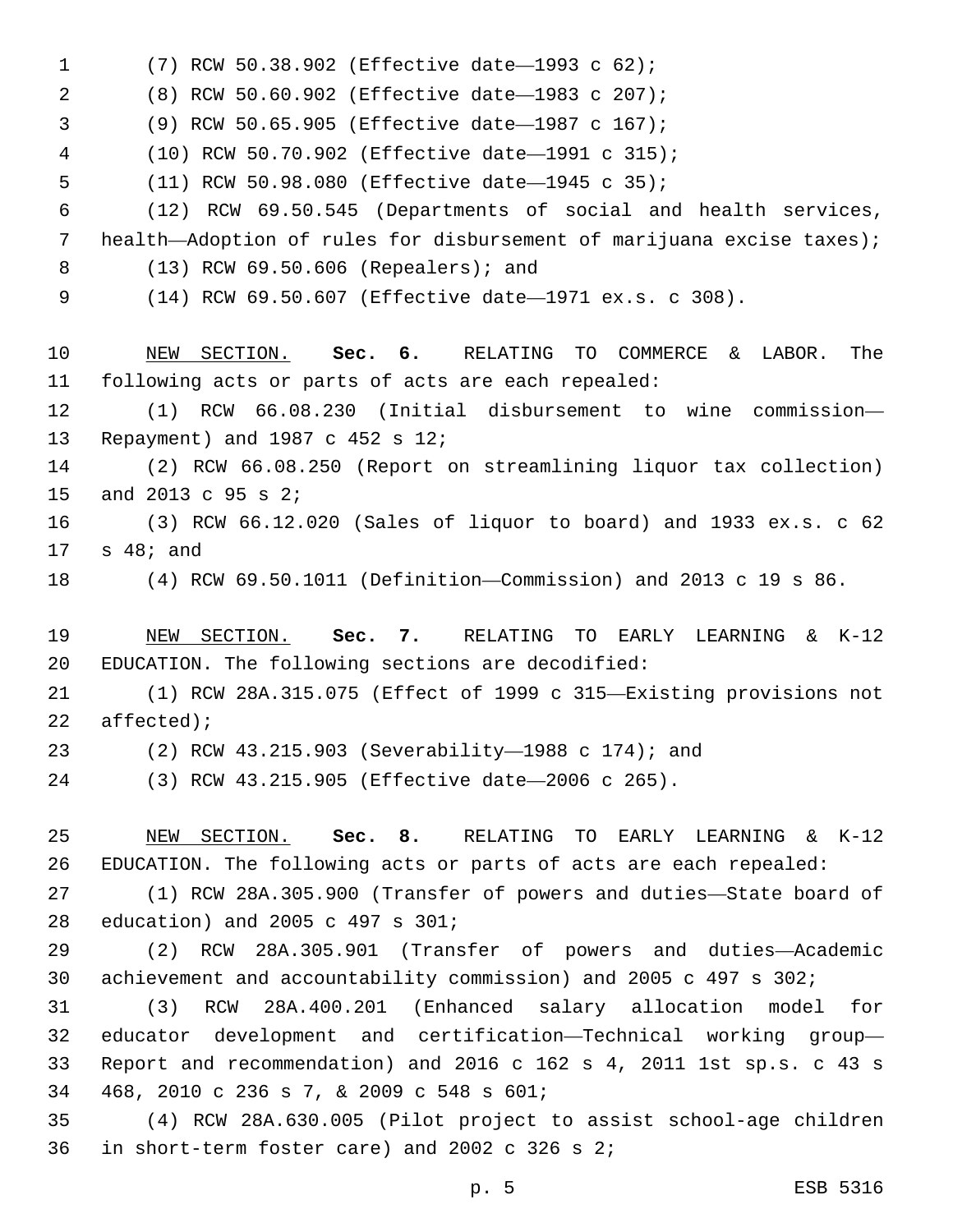(5) 2009 c 548 s 302 (uncodified); and1

(6) 2010 c 236 s 6 (uncodified).2

 NEW SECTION. **Sec. 9.** RELATING TO ENERGY, ENVIRONMENT & TELECOMMUNICATIONS. The following acts or parts of acts are each repealed: (1) RCW 70.94.505 (Woodsmoke emissions—Work group) and 2007 c 339  $7 \quad s \quad 3;7$  (2) RCW 70.95H.005 (Finding) and 1991 c 319 s 201; (3) RCW 70.95H.007 (Center created) and 1995 c 399 s 192 & 1991 c 10 319 s 202; (4) RCW 70.95H.010 (Purpose—Market development defined) and 1991  $c$  319 s 203; (5) RCW 70.95H.030 (Duties and responsibilities) and 2015 c 225 s 14 108, 1992 c 131 s 2, & 1991 c 319 s 205; (6) RCW 70.95H.040 (Authority) and 1991 c 319 s 206; (7) RCW 70.95H.050 (Funding) and 1995 c 399 s 194 & 1991 c 319 s 207;17 (8) RCW 70.95H.900 (Termination) and 1991 c 319 s 209; (9) RCW 70.95N.270 (Reports) and 2006 c 183 s 28; (10) RCW 70.104.070 (Pesticide incident reporting and tracking 21 review panel—Intent) and c 380 s  $67$ ; (11) RCW 70.104.090 (Pesticide panel—Responsibilities) and 1991 c 23 3 s 364 & 1989 c 380 s 69; (12) RCW 70.105A.035 (Revision of fees to provide a waste reduction and recycling incentive) and 1989 c 2 s 16; (13) RCW 70.220.060 (Funding report required by April 30, 2007) 27 and 2005 c 305 s 6; and (14) RCW 80.36.901 (Legislative review of 1985 c 450—1989 c 101) 29 and 1989 c 101 s 18 & 1985 c 450 s 44. **Sec. 10.** RCW 70.95.532 and 2010 c 247 s 704 are each amended to 31 read as follows: RELATING TO ENERGY, ENVIRONMENT & TELECOMMUNICATIONS. (1) All receipts from tire fees imposed under RCW 70.95.510, except as provided in subsection (2) of this section, must be deposited in the waste tire removal account created under RCW 70.95.521. Moneys in the account may be spent only after appropriation. Expenditures from the account may be used for the cleanup of unauthorized waste tire piles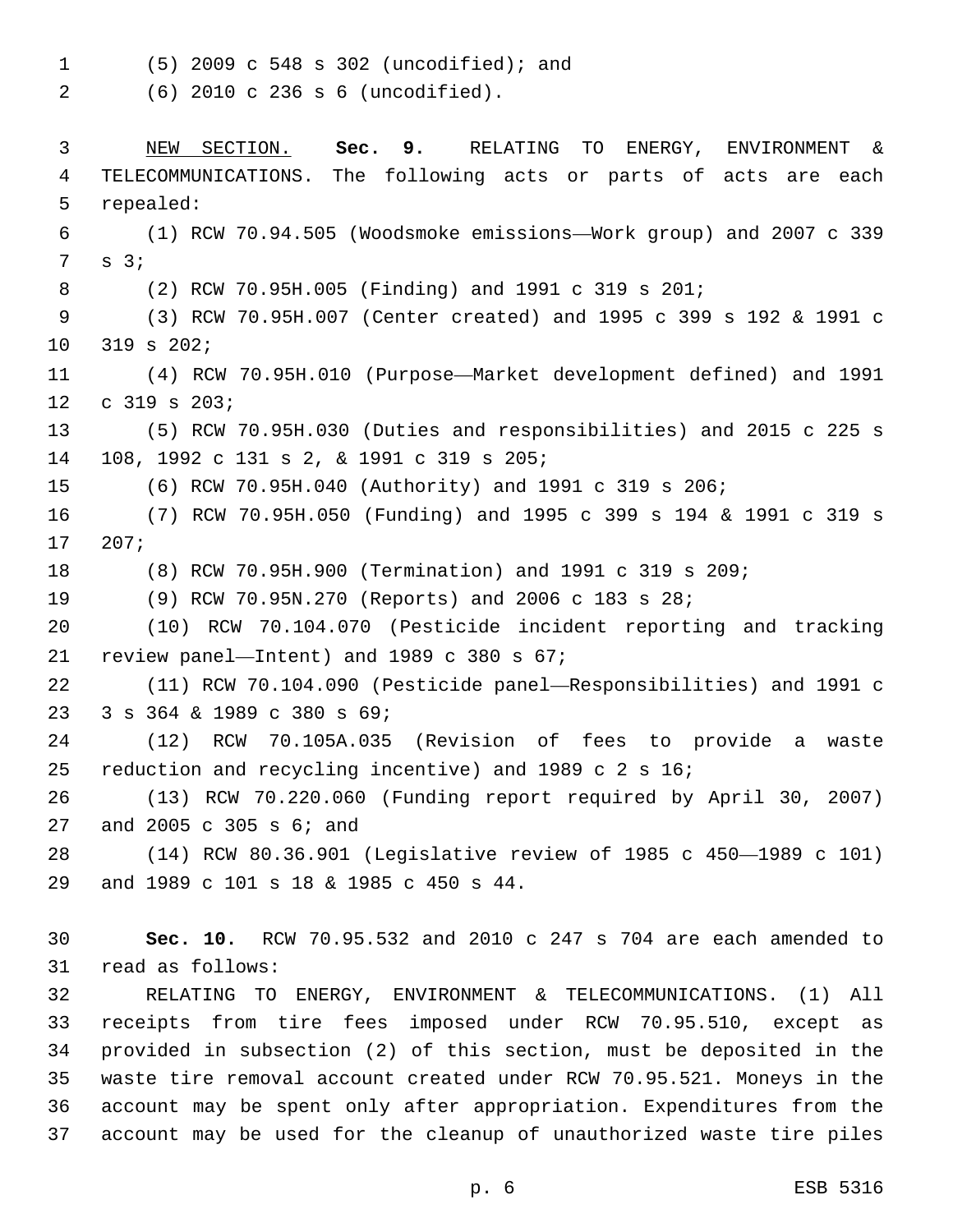and measures that prevent future accumulation of unauthorized waste 2 tire piles.

 (2) On September 1st of odd-numbered years, the state treasurer must transfer any cash balance in excess of one million dollars from the waste tire removal account created under RCW 70.95.521 to the motor vehicle account for the purpose of road wear related 7 maintenance on state and local public highways.

 $($   $($   $($   $\frac{1}{2}$   $)$  During the 2009-2011 fiscal biennium, the legislature may transfer any cash balance in excess of one million dollars from the waste tire removal account to the motor vehicle account for the purpose of road wear-related maintenance on state and local public highways.))

 **Sec. 11.** RCW 80.01.080 and 2010 1st sp.s. c 37 s 950 are each 14 amended to read as follows:

 RELATING TO ENERGY, ENVIRONMENT & TELECOMMUNICATIONS. There is created in the state treasury a public service revolving fund. Regulatory fees payable by all types of public service companies shall be deposited to the credit of the public service revolving fund. Except for expenses payable out of the pipeline safety account, all expense of operation of the Washington utilities and transportation commission shall be payable out of the public service 22 revolving fund.

 ((During the 2009-2011 fiscal biennium, the legislature may 24 transfer from the public service revolving fund to the state general 25 fund such amounts as reflect the excess fund balance of the fund.))

 NEW SECTION. **Sec. 12.** SECTION 9 CONFORMING REPEALER. RCW 70.104.100 (Industrial insurance statutes not affected) and 1989 c 380 s 70 are each repealed.

 NEW SECTION. **Sec. 13.** RELATING TO FINANCIAL INSTITUTIONS & INSURANCE. The following sections are decodified:

 (1) RCW 48.20.322 (Effective date of standard provision and 32 certain other sections—Five year period); and

 (2) RCW 48.23.520 (Operative date of RCW 48.23.410 through 48.23.520).34

 NEW SECTION. **Sec. 14.** RELATING TO FINANCIAL INSTITUTIONS & INSURANCE. The following acts or parts of acts are each repealed: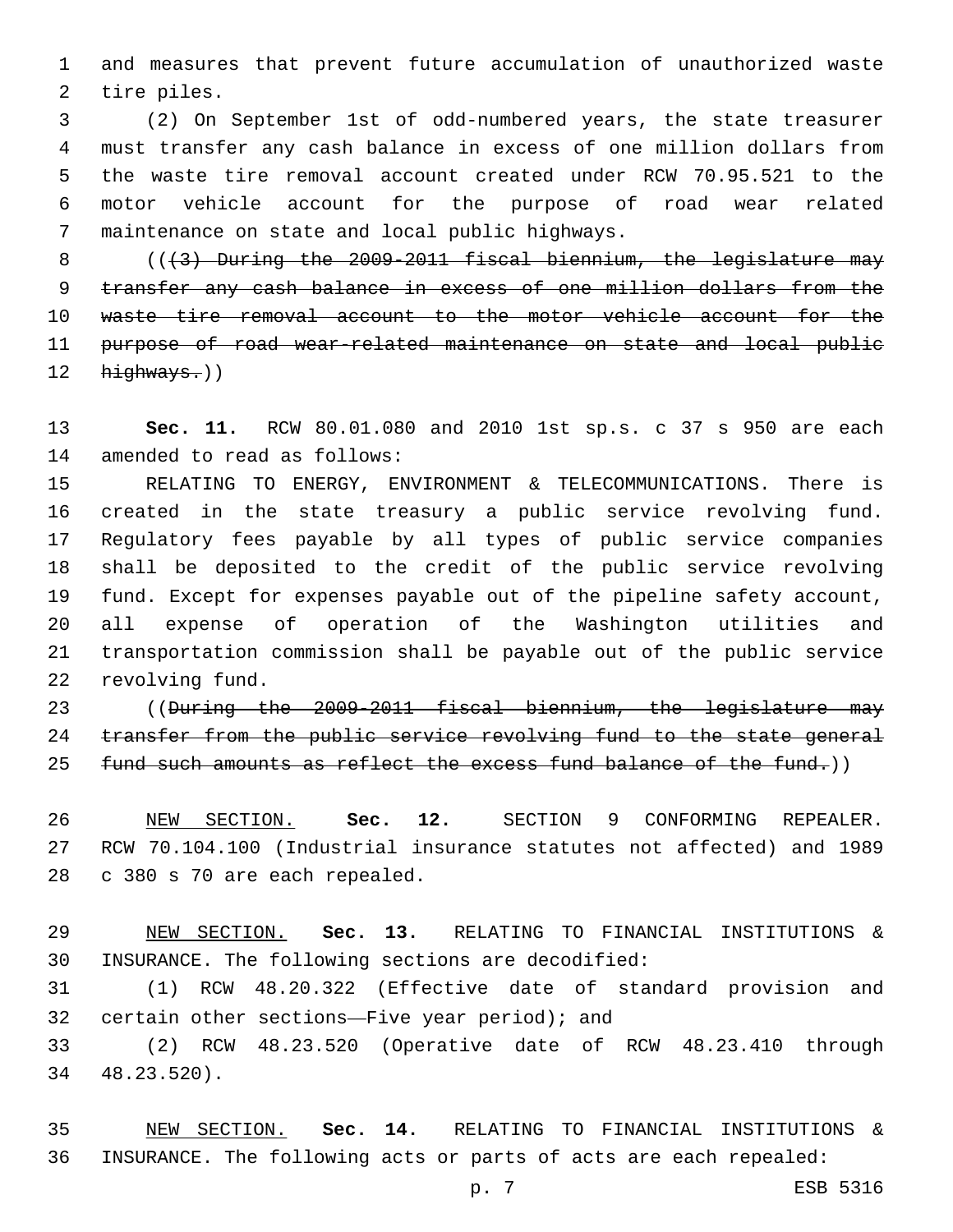(1) RCW 30A.24.080 (Securities in default ineligible) and 1955 c 2 33 s 30.24.080;

 (2) RCW 31.04.185 (Repealed sections of law—Rules adopted under) and 1994 c 92 s 173 & 1991 c 208 s 19;4

(3) RCW 31.04.501 (Implementation) and 2009 c 149 s 9;

 (4) RCW 31.45.095 (Report by director—Contents) and 2009 c 510 s 7; and

 (5) RCW 48.102.190 (Existing viatical settlement licenses—July 9 26, 2009) and 2009 c 104 s 22.

 **Sec. 15.** RCW 48.17.563 and 1994 c 131 s 6 are each amended to 11 read as follows:

 RELATING TO FINANCIAL INSTITUTIONS & INSURANCE. (1) The commissioner may require insurance education providers to furnish specific information regarding their curricula, faculty, methods of monitoring attendance, and other matters reasonably related to providing insurance education under this chapter. The commissioner may grant approvals to such providers who demonstrate the ability to conduct and certify completion of one or more courses satisfying the insurance education requirements of RCW 48.17.150.

 (2) Provider and course approvals are valid for the time period established by the commissioner and shall expire if not timely renewed. Each provider shall pay the renewal fee set forth in RCW  $48.14.010(1)(n)$ .

 ( $(\frac{43}{10}$  In granting approvals for courses required by RCW  $25 \quad 48.17.150(1)(d)$ :

 (a) The commissioner may require the availability of a licensed 27 agent with appropriate experience on the premises whenever 28 instruction is being offered; and

 (b) The commissioner shall not deny approval to any provider on the grounds that the proposed method of education employs nontraditional teaching techniques, such as substituting taped lectures for live instruction, offering instruction without fixed 33 schedules, or providing education at individual learning rates.))

 **Sec. 16.** RCW 48.18A.035 and 2008 c 217 s 19 are each amended to read as follows:35

36 RELATING TO FINANCIAL INSTITUTIONS & INSURANCE.  $((+1+))$  Every individual variable contract issued shall have printed on its face or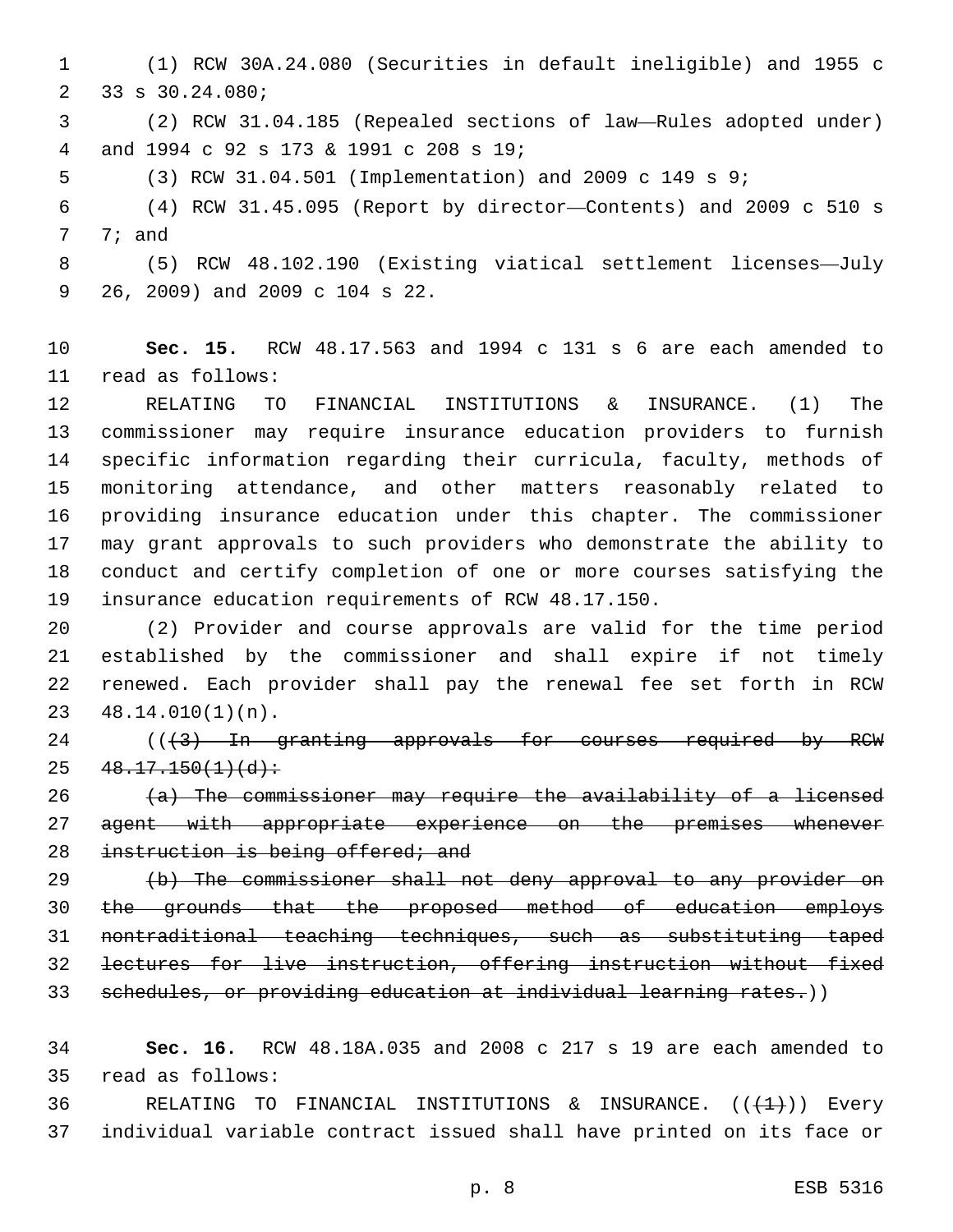attached thereto a notice stating in substance that the policy owner shall be permitted to return the policy within ten days after it is received by the policy owner and to have the market value of the assets purchased by its premium, less taxes and investment brokerage commissions, if any, refunded, if, after examination of the policy, the policy owner is not satisfied with it for any reason. An additional ten percent penalty shall be added to any premium refund due which is not paid within thirty days of return of the policy to the insurer or insurance producer. If a policy owner pursuant to such notice returns the policy to the insurer at its home or branch office or to the insurance producer through whom it was purchased, it shall be void from the beginning and the parties shall be in the same 13 position as if no policy had been issued.

14 (((2) No later than January 1, 2010, or when the insurer has used 15 all of its existing paper variable contract forms which were in its 16 possession on July 1, 2009, whichever is earlier, the notice required by subsection (1) of this section shall use the term insurance 18 producer in place of agent.))

 **Sec. 17.** RCW 48.25.140 and 2008 c 217 s 33 are each amended to read as follows:20

21 RELATING TO FINANCIAL INSTITUTIONS & INSURANCE.  $((+1)^2)$  There shall be a provision that no insurance producer shall have the power or authority to waive, change, or alter any of the terms or conditions of any policy; except that, at the option of the insurer, the terms or conditions may be changed by an endorsement signed by a 26 duly authorized officer of the insurer.

 $((+2)$  No later than January 1, 2010, or when the insurer has used all of its existing paper industrial life insurance contract forms which were in its possession on July 1, 2009, whichever is earlier, the notice required by subsection (1) of this section shall use the 31 term insurance producer in place of agent.))

 **Sec. 18.** RCW 48.29.015 and 2008 c 110 s 2 are each amended to 33 read as follows:

 RELATING TO FINANCIAL INSTITUTIONS & INSURANCE. (1) A title insurance agent shall maintain records of its title orders sufficient 36 to indicate the source of the title orders.

 (2) Every title insurance agent shall file with the commissioner annually by March 15th of each year for the previous calendar year,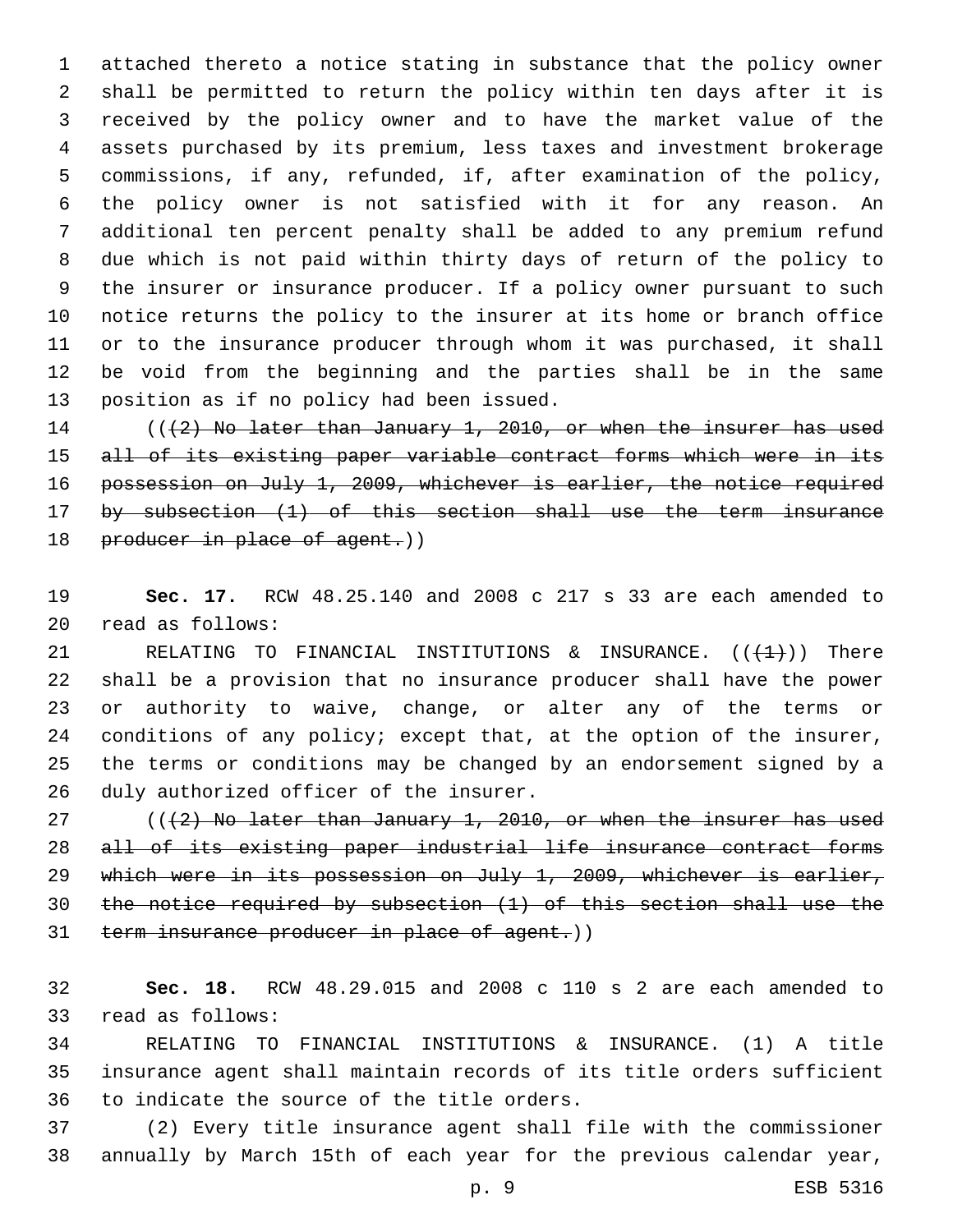unless the commissioner for good cause shown extends the time for filing, a report, on a form prescribed by the commissioner, setting 3 forth:

 (a) The names and addresses of those persons, if any, who have had a financial interest in the title insurance agent during the calendar year, who are known or reasonably believed by the title insurance agent to be producers of title business or associates of 8 producers; and

 (b) The percent of title orders originating from each person who owns, or had owned during the preceding calendar year, a financial 11 interest in the title insurance agent.

 (3) Each title insurance agent shall keep current the information required by that portion of the report required by subsection (2)(a) of this section by reporting all changes or additions within fifteen days after the end of the month in which it learns of each change or 16 addition.

 (4) Each title insurance agent shall file that portion of the report required by subsection (2)(a) of this section with its 19 application for a license.

 $($   $($   $($   $\frac{1}{5}$   $)$  Each title insurance agent licensed on June 12, 2008, shall 21 file the report required under this section within thirty days after 22  $June$   $12, 2008.$ )

 **Sec. 19.** RCW 48.31.115 and 2005 c 432 s 2 are each amended to read as follows:24

 RELATING TO FINANCIAL INSTITUTIONS & INSURANCE. (1) The persons 26 entitled to protection under this section are:

 (a) The commissioner and any other receiver or administrative supervisor responsible for conducting a delinquency proceeding under this chapter, including present and former commissioners, 30 administrative supervisors, and receivers; and

 (b) The commissioner's employees, meaning all present and former special deputies and assistant special deputies and special receivers and special administrative supervisors appointed by the commissioner and all persons whom the commissioner, special deputies, or assistant special deputies have employed to assist in a delinquency proceeding under this chapter. Attorneys, accountants, auditors, and other professional persons or firms who are retained as independent contractors, and their employees, are not considered employees of the 39 commissioner for purposes of this section.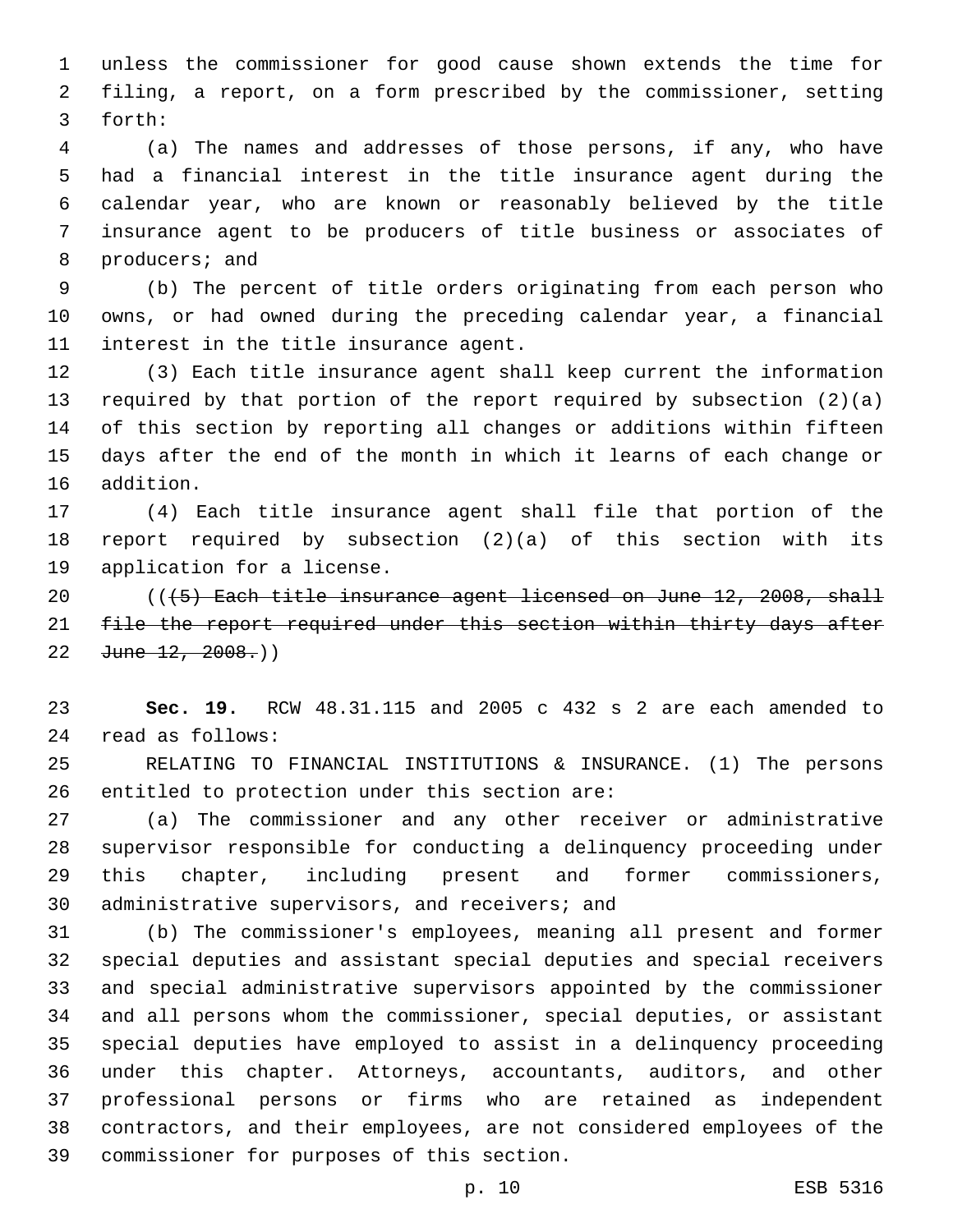(2) The commissioner and the commissioner's employees are immune from suit and liability, both personally and in their official capacities, for a claim for damage to or loss of property or personal injury or other civil liability caused by or resulting from an alleged act or omission of the commissioner or an employee arising out of or by reason of his or her duties or employment. However, nothing in this subsection may be construed to hold the commissioner or an employee immune from suit or liability for any damage, loss, injury, or liability caused by the intentional or willful and wanton 10 misconduct of the commissioner or an employee.

 (3) If a legal action is commenced against the commissioner or an employee, whether against him or her personally or in his or her official capacity, alleging property damage, property loss, personal injury, or other civil liability caused by or resulting from an alleged act or omission of the commissioner or an employee arising out of or by reason of his or her duties or employment, the commissioner and any employee shall be indemnified from the assets of the insurer for all expenses, attorneys' fees, judgments, settlements, decrees, or amounts due and owing or paid in satisfaction of or incurred in the defense of the legal action unless it is determined upon a final adjudication on the merits that the alleged act or omission of the commissioner or employee giving rise to the claim did not arise out of or by reason of his or her duties or employment, or was caused by intentional or willful and wanton 25 misconduct.

 (a) Attorneys' fees and related expenses incurred in defending a legal action for which immunity or indemnity is available under this section shall be paid from the assets of the insurer, as they are incurred, in advance of the final disposition of such action upon receipt of an undertaking by or on behalf of the commissioner or employee to repay the attorneys' fees and expenses if it is ultimately determined upon a final adjudication on the merits and that the commissioner or employee is not entitled to immunity or 34 indemnity under this section.

 (b) Any indemnification under this section is an administrative 36 expense of the insurer.

 (c) In the event of an actual or threatened litigation against the commissioner or an employee for which immunity or indemnity may be available under this section, a reasonable amount of funds that in the judgment of the commissioner may be needed to provide immunity or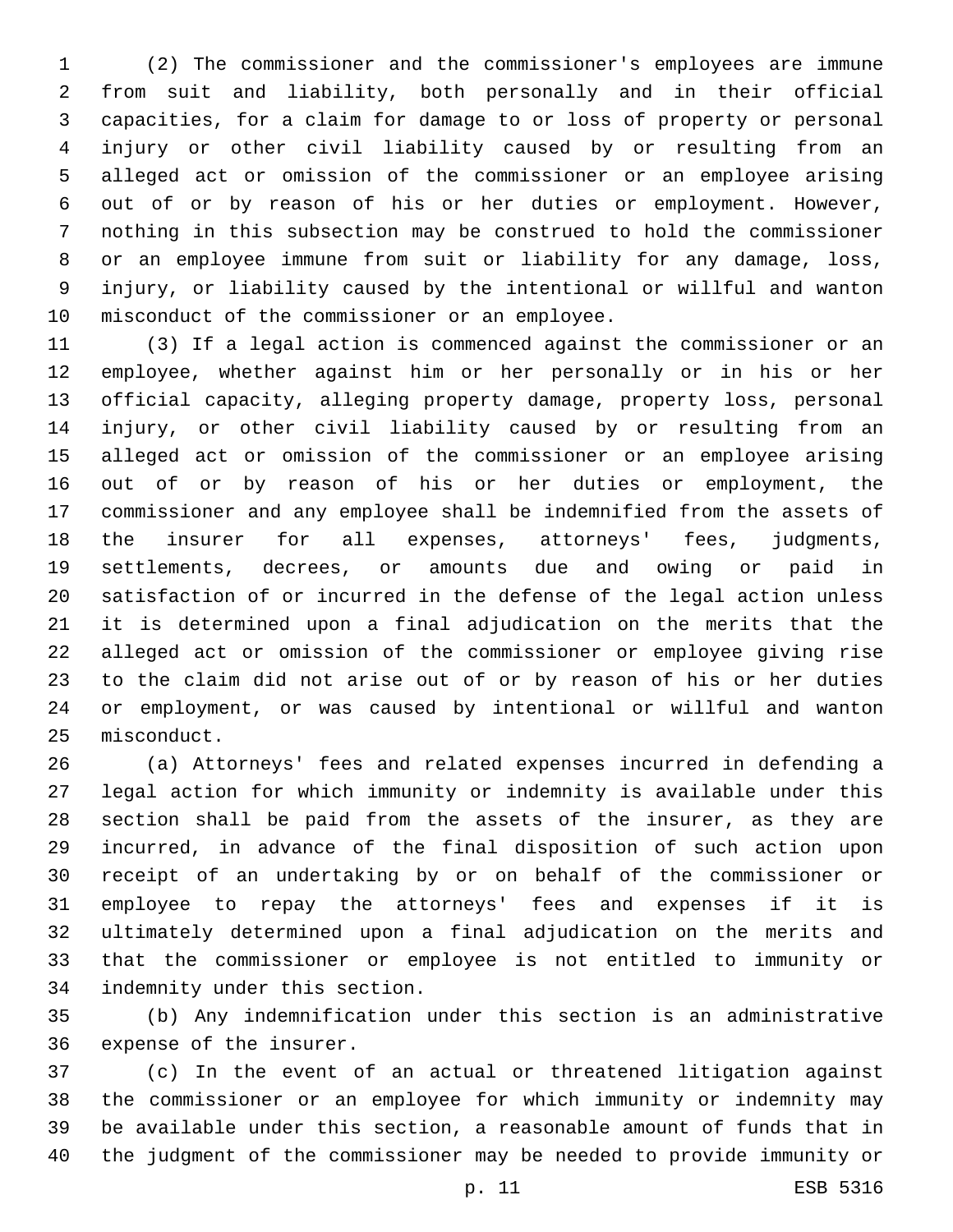indemnity shall be segregated and reserved from the assets of the insurer as security for the payment of indemnity until all applicable statutes of limitation have run or all actual or threatened actions against the commissioner or an employee have been completely and finally resolved, and all obligations of the insurer and the commissioner under this section have been satisfied.

 (d) In lieu of segregation and reserving of funds, the commissioner may obtain a surety bond or make other arrangements that will enable the commissioner to secure fully the payment of all 10 obligations under this section.

 (4) If a legal action against an employee for which indemnity may be available under this section is settled before final adjudication on the merits, the insurer shall pay the settlement amount on behalf of the employee, or indemnify the employee for the settlement amount, 15 unless the commissioner determines:

 (a) That the claim did not arise out of or by reason of the 17 employee's duties or employment; or

 (b) That the claim was caused by the intentional or willful and 19 wanton misconduct of the employee.

 (5) In a legal action in which the commissioner is a defendant, that portion of a settlement relating to the alleged act or omission of the commissioner is subject to the approval of the court before which the delinquency proceeding is pending. The court may not approve that portion of the settlement if it determines:

 (a) That the claim did not arise out of or by reason of the 26 commissioner's duties or employment; or

 (b) That the claim was caused by the intentional or willful and 28 wanton misconduct of the commissioner.

 (6) Nothing in this section removes or limits an immunity, indemnity, benefit of law, right, or defense otherwise available to the commissioner, an employee, or any other person, not an employee under subsection (1)(b) of this section, who is employed by or in the office of the commissioner or otherwise employed by the state.

 (( $(7)$  (a) Subsection (2) of this section applies to any suit based in whole or in part on an alleged act or omission that takes place on or after July 25, 1993.

 (b) No legal action lies against the commissioner or an employee based in whole or in part on an alleged act or omission that took place before July 25, 1993, unless suit is filed and valid service of 40 process is obtained within twelve months after July 25, 1993.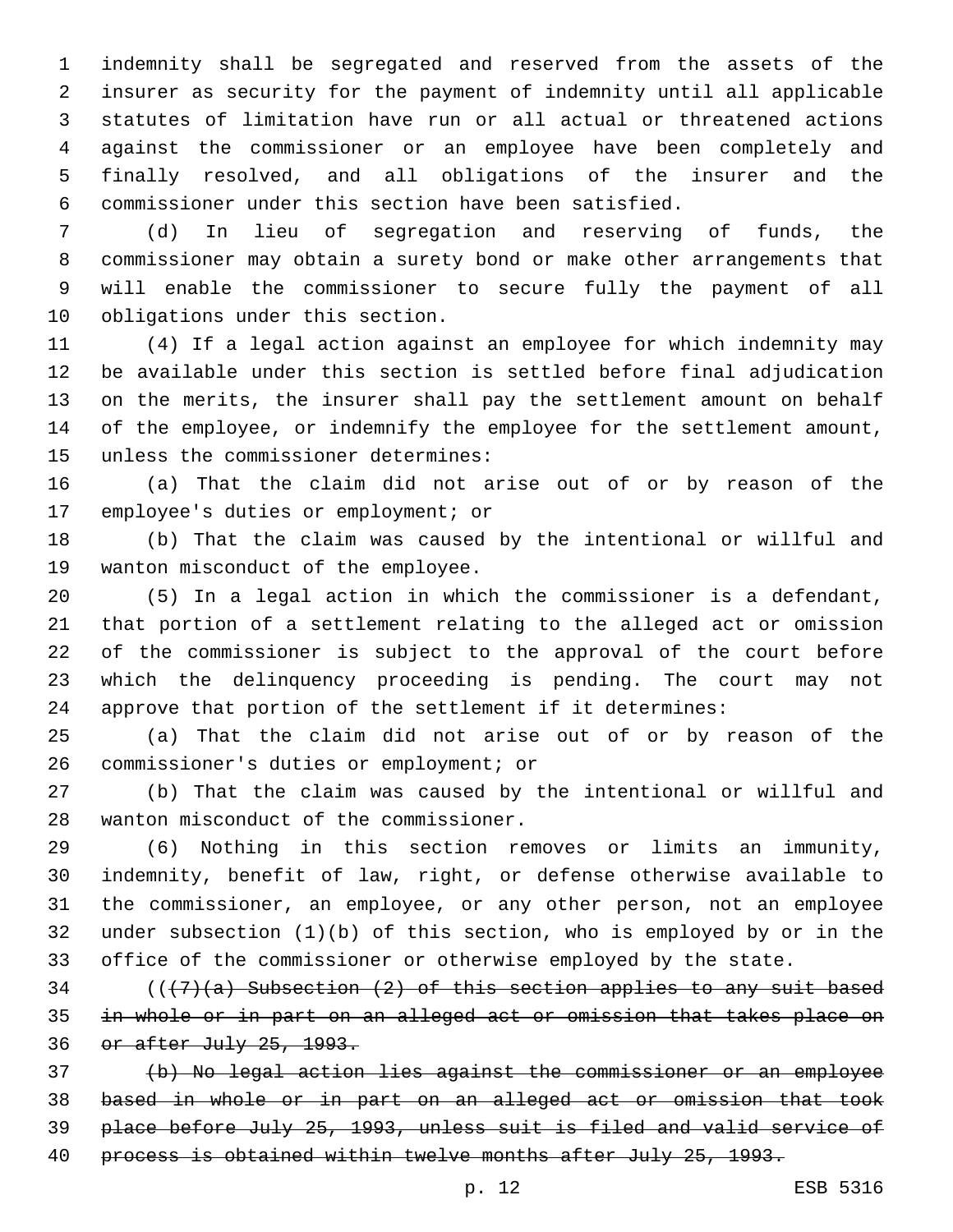(c) Subsections (3), (4), and (5) of this section apply to a suit that is pending on or filed after July 25, 1993, without regard to when the alleged act or omission took place.))

 **Sec. 20.** RCW 21.20.880 and 2014 c 144 s 3 are each amended to 5 read as follows:

 (1) Any offer or sale of a security is exempt from RCW 21.20.040 through 21.20.300 and 21.20.327, except as expressly provided, if:

(a) The offering is first declared exempt by the director after:

(i) The issuer files the offering with the director; or

 (ii) A portal working in collaboration with the director files the offering with the director on behalf of the issuer under RCW 12 21.20.883;

 (b) The offering is conducted in accordance with the requirements of section 3(a)(11) of the securities act of 1933 and securities and exchange commission rule 147, 17 C.F.R. Sec. 230.147;

 (c) The issuer is an entity organized and doing business in the 17 state of Washington;

 (d) Each investor provides evidence or certification of residency in the state of Washington at the time of purchase;

 (e) The issuer files with the director an escrow agreement either directly or through a portal providing that all offering proceeds will be released to the issuer only when the aggregate capital raised from all investors equals or exceeds the minimum target offering, as 24 determined by the director;

 (f) The aggregate purchase price of all securities sold by an issuer pursuant to the exemption provided by this section does not exceed one million dollars during any twelve-month period;

 (g) The aggregate amount sold to any investor by one or more issuers during the twelve-month period preceding the date of the sale 30 does not exceed:

 (i) The greater of two thousand dollars or five percent of the annual income or net worth of the investor, as applicable, if either the annual income or the net worth of the investor is less than one 34 hundred thousand dollars; or

 (ii) Ten percent of the annual income or net worth of the investor, as applicable, up to one hundred thousand dollars, if either the annual income or net worth of the investor is one hundred 38 thousand dollars or more;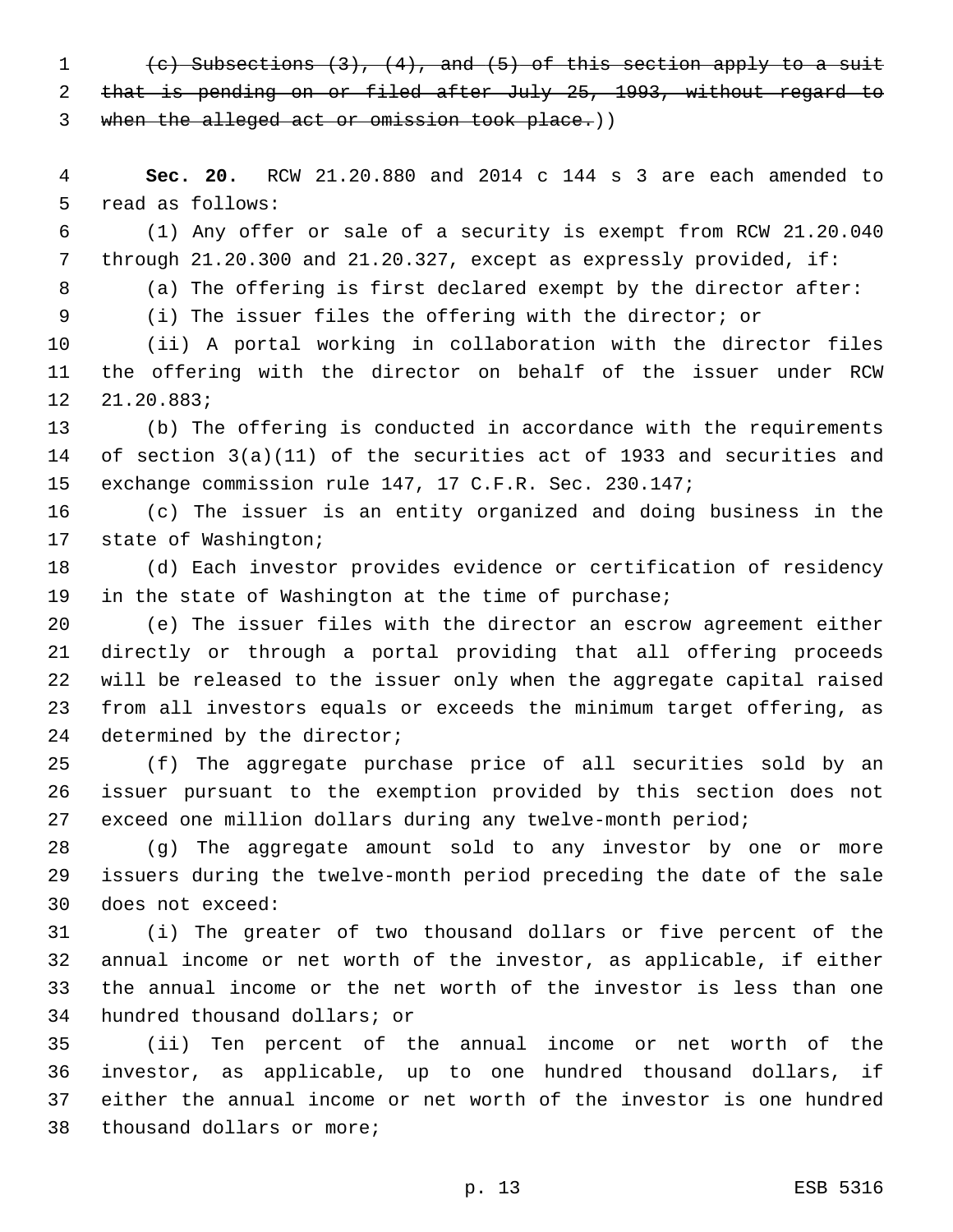(h) The investor acknowledges by manual or electronic signature the following statement conspicuously presented at the time of sale on a page separate from other information relating to the offering: "I acknowledge that I am investing in a high-risk, speculative business venture, that I may lose all of my investment, and that I 6 can afford the loss of my investment";

 (i) The issuer reasonably believes that all purchasers are purchasing for investment and not for sale in connection with a 9 distribution of the security; and

 (j) The issuer and investor provide any other information 11 reasonably requested by the director.

 (2) Attempted compliance with the exemption provided by this section does not act as an exclusive election. The issuer may claim 14 any other applicable exemption.

 (3) For as long as securities issued under the exemption provided by this section are outstanding, the issuer shall provide a quarterly report to the issuer's shareholders and the director by making such report publicly accessible, free of charge, at the issuer's internet web site address within forty-five days of the end of each fiscal quarter. The report must contain the following information:

 (a) Executive officer and director compensation, including specifically the cash compensation earned by the executive officers and directors since the previous report and on an annual basis, and any bonuses or other compensation, including stock options or other rights to receive equity securities of the issuer or any affiliate of 26 the issuer, received by them; and

 (b) A brief analysis by management of the issuer of the business 28 operations and financial condition of the issuer.

 (4) Securities issued under the exemption provided by this section may not be transferred by the purchaser during a one-year period beginning on the date of purchase, unless the securities are 32 transferred:

- 33 (a) To the issuer of the securities;
- 34 (b) To an accredited investor;

35 (c) As part of a registered offering; or

 (d) To a member of the family of the purchaser or the equivalent, or in connection with the death or divorce or other similar 38 circumstances, in the discretion of the director.

 (5) The director shall adopt disqualification provisions under which this exemption shall not be available to any person or its

p. 14 ESB 5316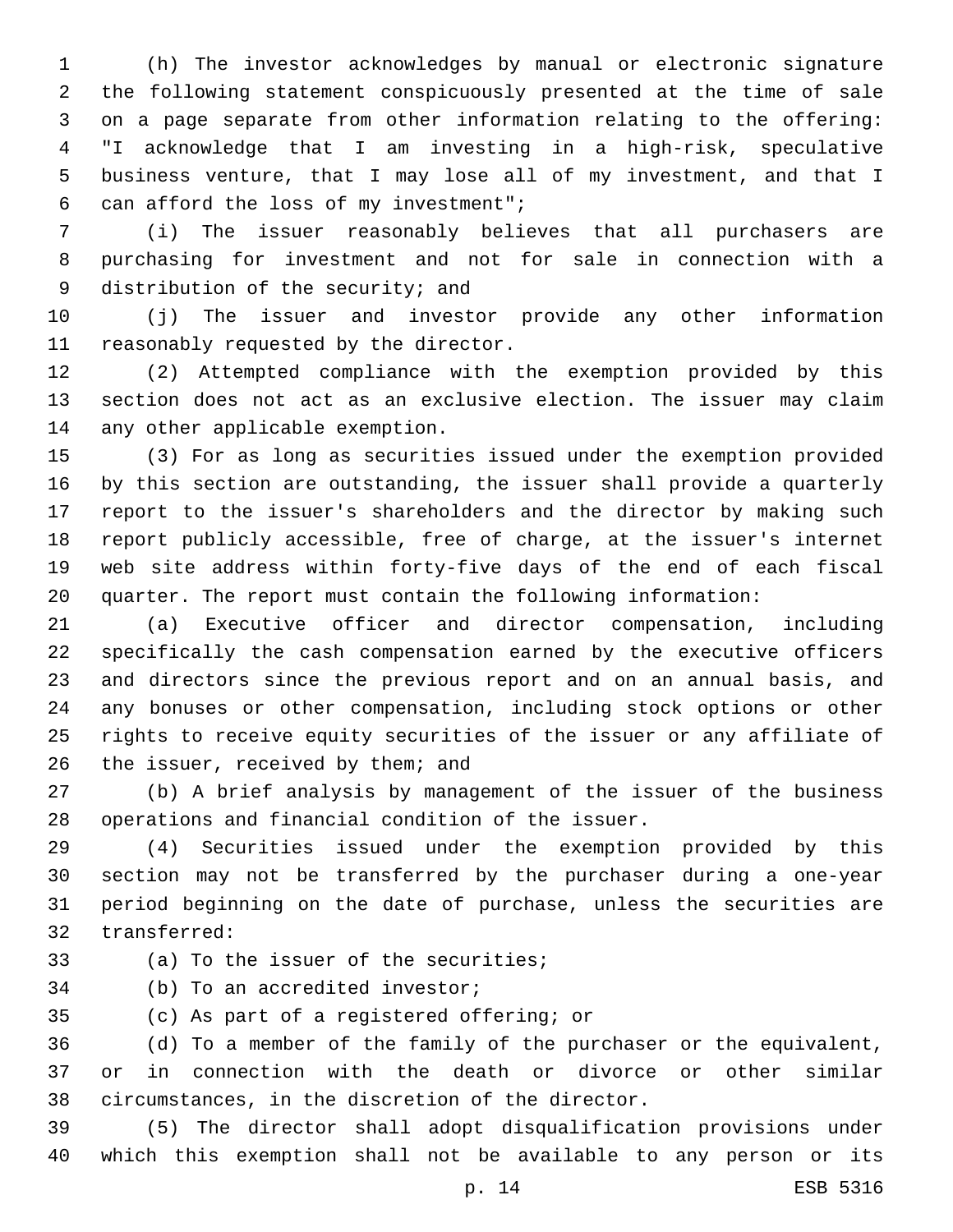predecessors, affiliates, officers, directors, underwriters, or other related persons. The provisions shall be substantially similar to the disqualification provisions adopted by the securities and exchange commission pursuant to the requirements of section 401(b)(2) of the Jobs act of 2012 or, if none, as adopted in Rule 506 of Regulation D. Notwithstanding the foregoing, this exemption shall become available 7 on June 12, 2014.

 (6) Subject to RCW 21.20.450, the director may adopt, amend, or repeal rules to implement this section and RCW 21.20.883, including the establishment of filing and transaction fees sufficient to cover the costs of administering RCW 21.20.883 and this section.

 NEW SECTION. **Sec. 21.** RELATING TO GOVERNMENT OPERATIONS & SECURITY. The following sections are decodified:

(1) RCW 29A.04.903 (Effective date—2003 c 111);

(2) RCW 29A.04.905 (Effective date—2004 c 271);

 (3) RCW 35.98.020 (Title, chapter, section headings not part of law);

(4) RCW 35.98.050 (Emergency—1965 c 7);18

 (5) RCW 35A.90.030 (Title, chapter, section headings not part of law);

(6) RCW 35A.90.040 (Effective date—1967 ex.s. c 119);

(7) RCW 42.56.901 (Part headings not law—2005 c 274);

(8) RCW 42.56.902 (Effective date—2005 c 274); and

(9) RCW 42.56.903 (Effective date—2006 c 209).

 NEW SECTION. **Sec. 22.** RELATING TO GOVERNMENT OPERATIONS & SECURITY. RCW 35.13A.0301 (Assumption of water-sewer district before July 1, 1999—Limitations) and 1998 c 326 s 3 are each repealed.

 NEW SECTION. **Sec. 23.** RELATING TO HEALTH CARE. RCW 71A.10.805 (Headings in Title 71A RCW not part of law) is decodified.

 NEW SECTION. **Sec. 24.** RELATING TO HEALTH CARE. The following acts or parts of acts are each repealed:

 (1) RCW 41.05.019 (Direct patient-provider primary care practices  $-$ Plan) and 2011 1st sp.s.  $\text{c}$  8 s 2;

 (2) RCW 41.05.230 (Multicultural health care technical assistance 35 program) and 1993 c 492 s 272;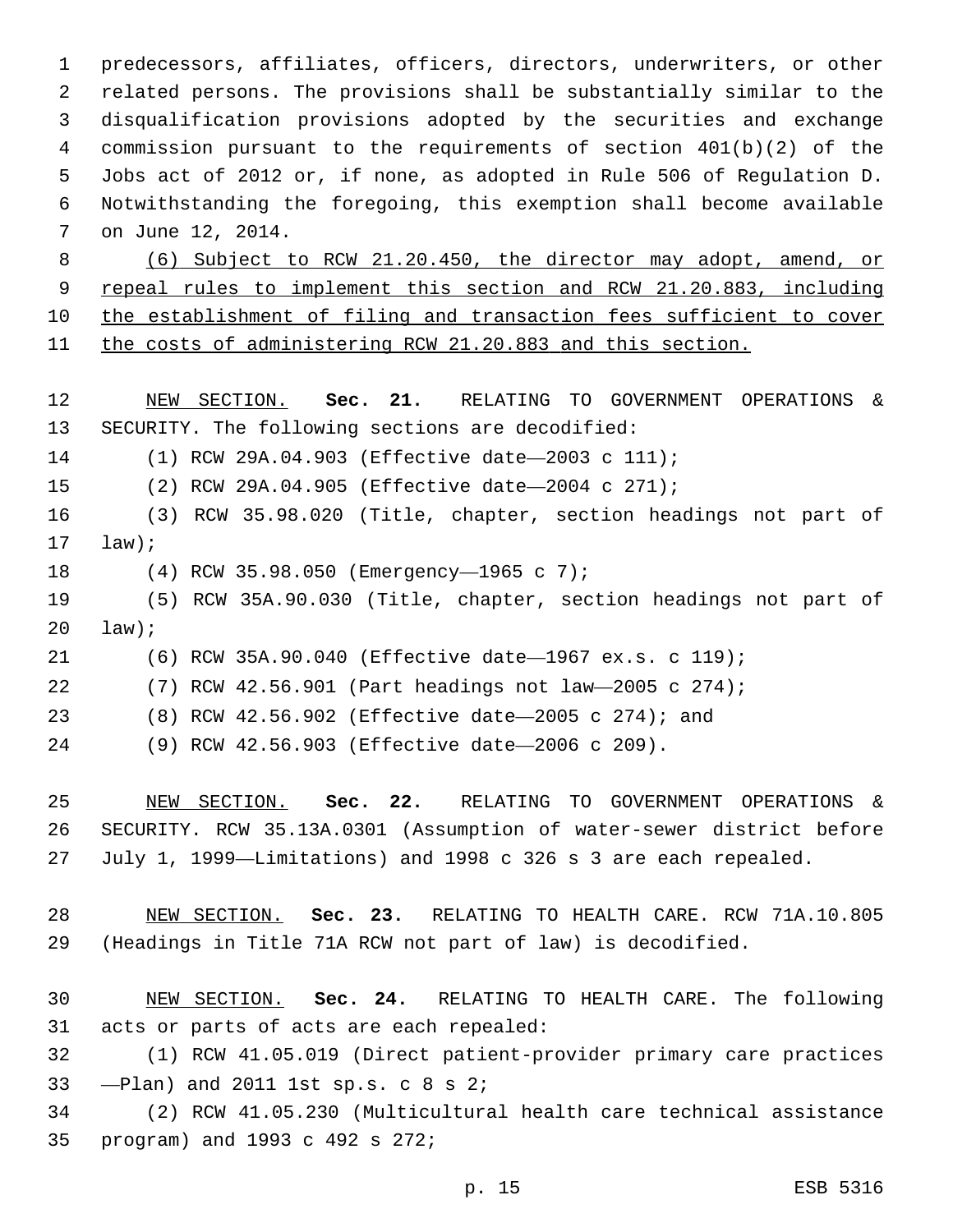(3) RCW 41.05.655 (School district health benefits—Reports) and 2 2012 2nd sp.s. c 3 s 6; (4) RCW 70.22.005 (Transfer of duties to the department of health) and 1989 1st ex.s. c 9 s 246;4 (5) RCW 70.47A.010 (Finding—Intent) and 2007 c 260 s 1 & 2006 c 255 s 1;6 (6) RCW 70.47A.020 (Definitions) and 2011 c 287 s 1, 2008 c 143 s 1, 2007 c 260 s 2, & 2006 c 255 s 2;8 (7) RCW 70.47A.030 (Health insurance partnership established— Administrator duties) and 2011 c 287 s 2, 2009 c 257 s 1, 2008 c 143 s 2, 2007 c 259 s 58, & 2006 c 255 s 3;11 (8) RCW 70.47A.040 (Applications for premium subsidies) and 2009 c 257 s 2, 2008 c 143 s 3, 2007 c 260 s 6, & 2006 c 255 s 4; (9) RCW 70.47A.050 (Enrollment to remain within appropriation) and 2011 c 287 s 3, 2007 c 260 s 12, & 2006 c 255 s 5; (10) RCW 70.47A.060 (Rules) and 2007 c 260 s 13 & 2006 c 255 s 6; (11) RCW 70.47A.070 (Reports) and 2009 c 257 s 3, 2008 c 143 s 4, 18 & 2006 c 255 s 7; (12) RCW 70.47A.080 (Health insurance partnership account) and 20 2007 c 260 s 14 & 2006 c 255 s 8; (13) RCW 70.47A.090 (State children's health insurance program— 22 Federal waiver request) and 2006 c 255 s  $9:22$  (14) RCW 70.47A.100 (Health insurance partnership board) and 2007 24 c 260 s  $4;$  (15) RCW 70.47A.110 (Health insurance partnership board—Duties) and 2011 c 287 s 4, 2008 c 143 s 5, & 2007 c 260 s 5; (16) RCW 70.47A.901 (Construction—Chapter applicable to state registered domestic partnerships—2009 c 521) and 2009 c 521 s 152; 29 and (17) RCW 71A.20.190 (Developmental disability service system task force) and 2015 c 225 s 111 & 2011 1st sp.s. c 30 s 8. **Sec. 25.** RCW 43.70.900 and 2015 1st sp.s. c 4 s 31 are each 33 amended to read as follows: SECTION 24 CONFORMING AMENDMENT. All references to the secretary or department of social and health services in the Revised Code of Washington shall be construed to mean the secretary or department of health when referring to the functions transferred in RCW 43.70.080,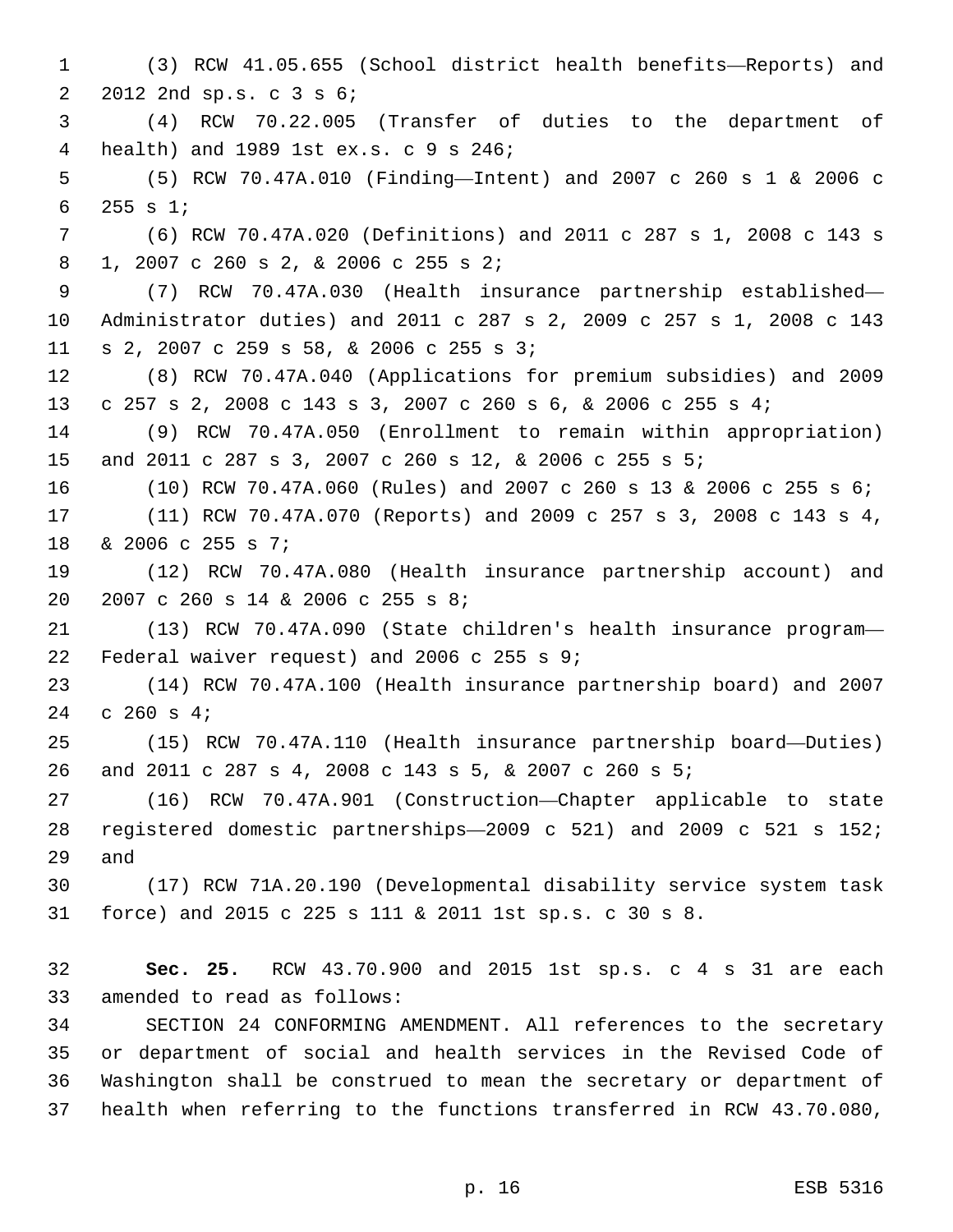$1 \quad 18.104.005, \quad 70.08.005, \quad (70.22.005,) \quad 70.24.005, \quad 70.40.005,$ 70.41.005, and 70.54.005.2

 NEW SECTION. **Sec. 26.** RELATING TO HIGHER EDUCATION. The following acts or parts of acts are each repealed: (1) RCW 28B.65.010 (Legislative findings) and 1983 1st ex.s. c 72 s  $2;$  (2) RCW 28B.65.020 (Definitions) and 1983 1st ex.s. c 72 s 3; (3) RCW 28B.65.030 (Washington state high-technology education and training program established—Goals) and 1983 1st ex.s. c 72 s 4; (4) RCW 28B.65.040 (Washington high-technology coordinating board created—Members—Travel expenses) and 2012 c 229 s 539 & 1995 c 399 s 12 29; (5) RCW 28B.65.050 (Board—Duties—Rules—Termination of board) and 2012 c 229 s 540, 1998 c 245 s 22, & 1995 c 399 s 30; (6) RCW 28B.65.060 (Board—Staff support) and 1995 c 399 s 31, 1985 c 381 s 3, & 1983 1st ex.s. c 72 s 7;16 (7) RCW 28B.65.070 (Board—Solicitation of private and federal 18 support, gifts, conveyances, etc.) and 1983 1st ex.s. c 72 s 8; (8) RCW 28B.65.080 (Consortium and baccalaureate degree training programs—Board recommendations—Requirements—Coordination) and 1983 21 1st ex.s. c 72 s 9; (9) RCW 28B.65.110 (Statewide off-campus telecommunications system—Establishment by Washington State University for education in 24 high-technology fields); (10) RCW 28B.65.900 (Short title—1983 1st ex.s. c 72) and 1983 26 1st ex.s. c 72 s 1; and (11) RCW 28B.65.905 (Effective date—1983 1st ex.s. c 72) and 1983 28 1st ex.s. c 72 s 18. NEW SECTION. **Sec. 27.** RELATING TO HUMAN SERVICES, MENTAL HEALTH & HOUSING. The following sections are decodified: (1) RCW 10.77.900 (Savings—Construction—1973 1st ex.s. c 117); (2) RCW 10.77.920 (Chapter successor to chapter 10.76 RCW); (3) RCW 10.77.930 (Effective date—1973 1st ex.s. c 117); (4) RCW 71.05.910 (Construction—1973 1st ex.s. c 142); (5) RCW 71.05.920 (Section headings not part of the law);

- (6) RCW 71.05.930 (Effective date—1973 1st ex.s. c 142);
- (7) RCW 71.24.900 (Effective date—1967 ex.s. c 111);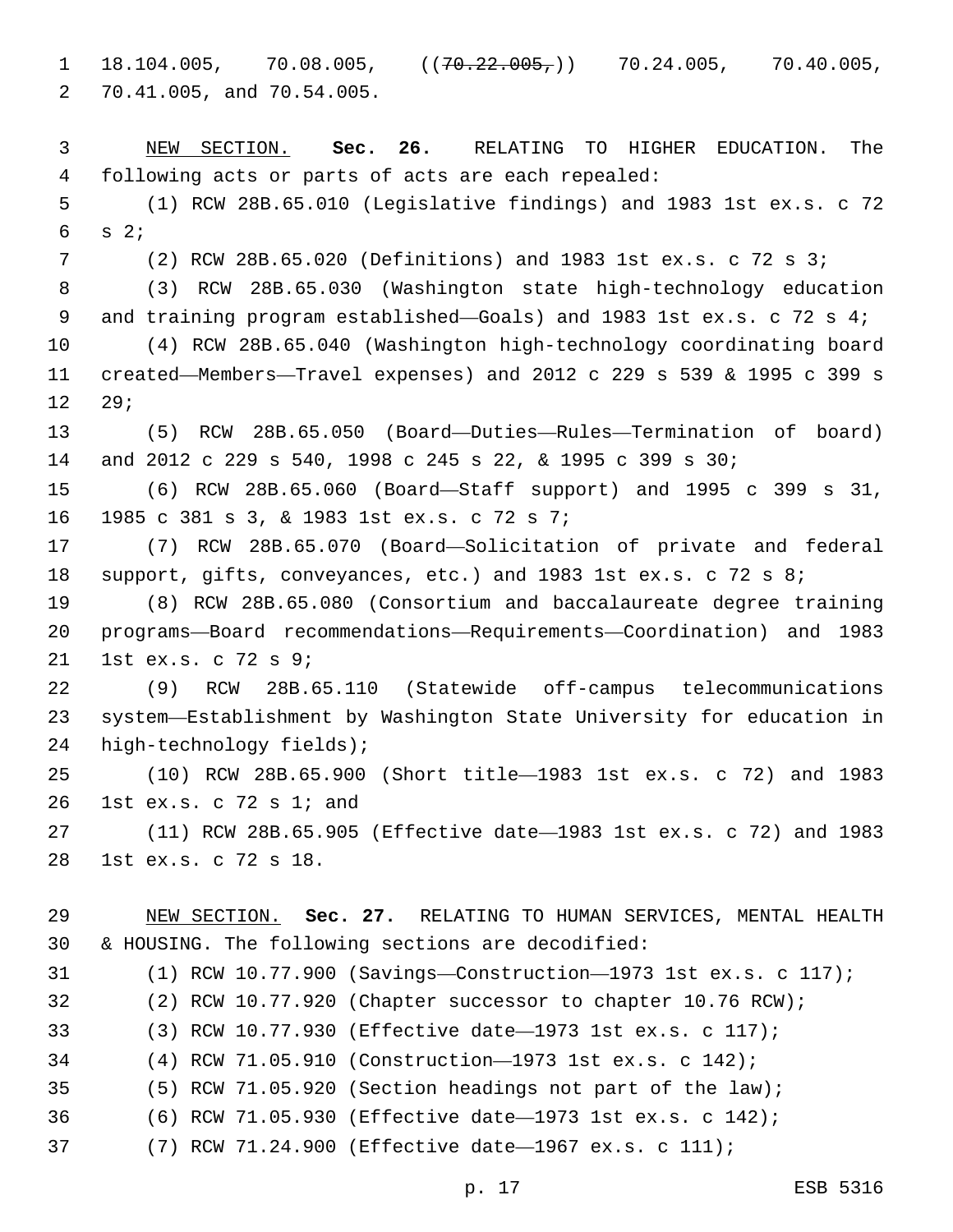(8) RCW 71.34.901 (Effective date—1985 c 354);1

(9) RCW 74.14B.900 (Captions); and2

(10) RCW 74.18.903 (Effective dates—1983 c 194).

 NEW SECTION. **Sec. 28.** RELATING TO HUMAN SERVICES, MENTAL HEALTH & HOUSING. The following acts or parts of acts are each repealed:

 (1) RCW 2.56.031 (Juvenile offender information—Plan) and 2010 1st sp.s. c 7 s 61 & 1993 c 415 s 2;7

 (2) RCW 10.77.810 (Joint legislative audit and review committee 9 assessment—Report) and 2012 c 256 s 9;

 (3) RCW 10.77.820 (Washington state institute for public policy 11 study—Report) and 2012 c 256 s  $10i$ 

 (4) RCW 71.24.055 (Children's mental health services—Children's access to care standards and benefit package—Recommendations to legislature) and 2014 c 225 s 47 & 2007 c 359 s 4;

 (5) RCW 74.12.901 (Federal waivers and legislation—1994 c 299) 16 and 1994 c 299 s 39;

 (6) RCW 74.12A.030 (Federal waiver—Governor to seek) and 1993 c 312 s 12; and

 (7) RCW 74.13.017 (Accreditation—Completion date) and 2003 c 207 s 8 & 2001 c 265 s 2.20

 NEW SECTION. **Sec. 29.** RELATING TO LAW & JUSTICE. The following sections are decodified:

(1) RCW 5.45.920 (Repeal of inconsistent provisions); and

 (2) RCW 46.61.990 (Recodification of sections—Organization of 25 chapter—Construction).

 NEW SECTION. **Sec. 30.** RELATING TO LAW & JUSTICE. The following acts or parts of acts are each repealed:

 (1) RCW 2.56.250 (Revocation of concealed pistol licenses— Information transmittal—Work group) and 2010 c 274 s 601;

 (2) RCW 9.04.040 (Advertising cures of lost sexual potency— 31 Evidence) and c  $168$  s  $2i$  and

(3) RCW 26.50.800 (Recidivism study) and 2012 c 223 s 10.

 NEW SECTION. **Sec. 31.** RELATING TO LAW & JUSTICE. RCW 42.32.030 is recodified as a section in chapter 42.30 RCW.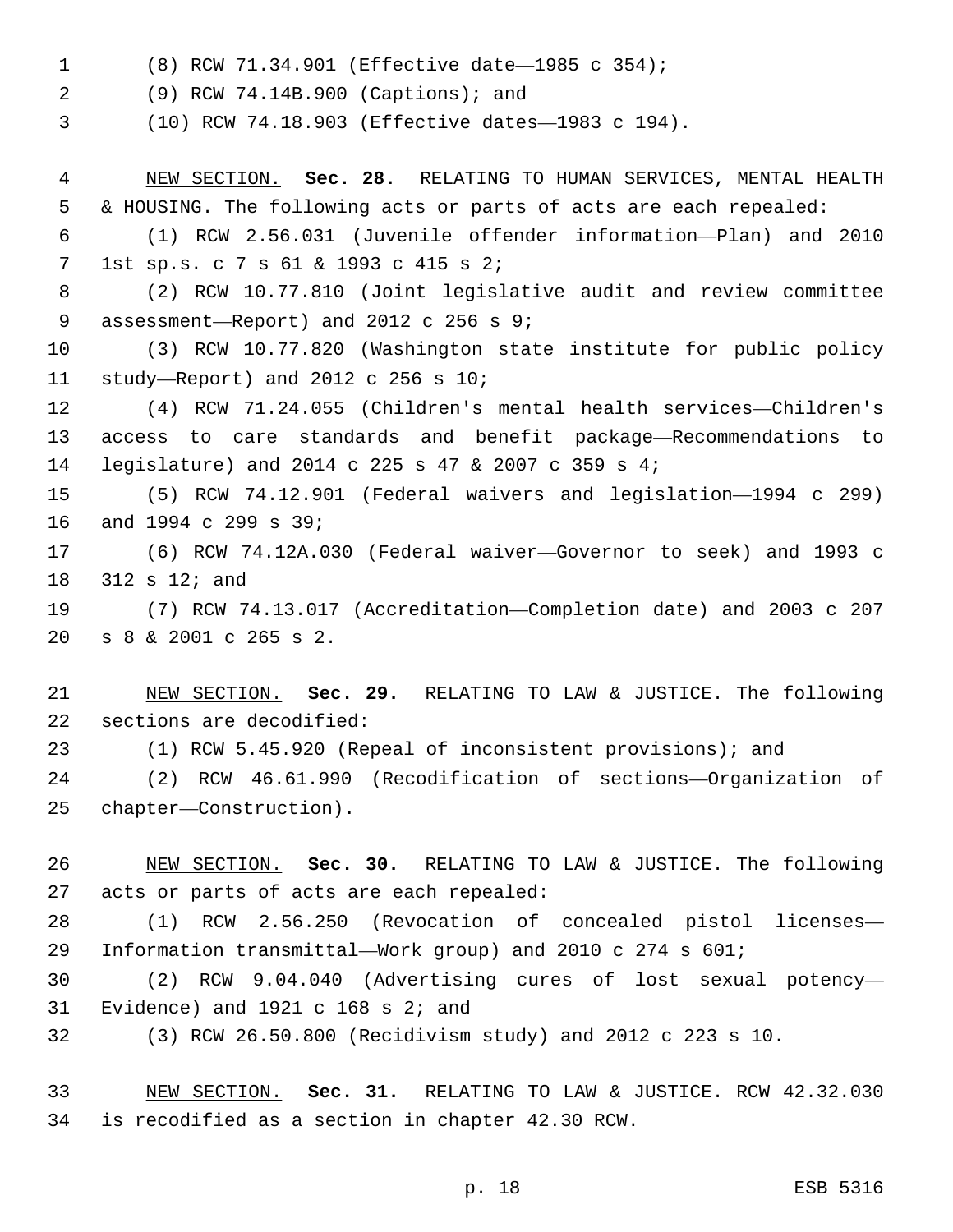**Sec. 32.** RCW 29A.04.510 and 2003 c 111 s 149 are each amended to 2 read as follows:

 SECTION 31 CONFORMING AMENDMENT. (1) The Washington state election administration and certification board is established and has the responsibilities and authorities prescribed by this chapter. 6 The board is composed of the following members:

- 
- 

(a) The secretary of state or the secretary's designee;

(b) The state director of elections or the director's designee;

 (c) Four county auditors appointed by the Washington state association of county auditors or their alternates who are county auditors designated by the association to serve as such alternates, each appointee and alternate to serve at the pleasure of the 13 association;

 (d) One member from each of the two largest political party caucuses of the house of representatives designated by and serving at 16 the pleasure of the legislative leader of the respective caucus;

 (e) One member from each of the two largest political party caucuses of the senate designated by and serving at the pleasure of 19 the legislative leader of the respective caucus; and

 (f) One representative from each major political party, designated by and serving at the pleasure of the chair of the party's 22 state central committee.

 (2) The board shall elect a chair from among its number; however, neither the secretary of state nor the state director of elections nor their designees may serve as the chair of the board. A majority of the members appointed to the board constitutes a quorum for conducting the business of the board. Chapter 42.30 RCW, the Open 28 Public Meetings Act, and RCW 42.32.030 (as recodified by this act) regarding minutes of meetings, apply to the meetings of the board.

 (3) Members of the board shall serve without compensation. The secretary of state shall reimburse members of the board, other than those who are members of the legislature, for travel expenses in accordance with RCW 43.03.050 and 43.03.060. Members of the board who are members of the legislature shall be reimbursed as provided in 35 chapter 44.04 RCW.

 **Sec. 33.** RCW 35A.39.010 and 1995 c 21 s 2 are each amended to read as follows:37

 SECTION 31 CONFORMING AMENDMENT. Every code city shall keep a journal of minutes of its legislative meetings with orders,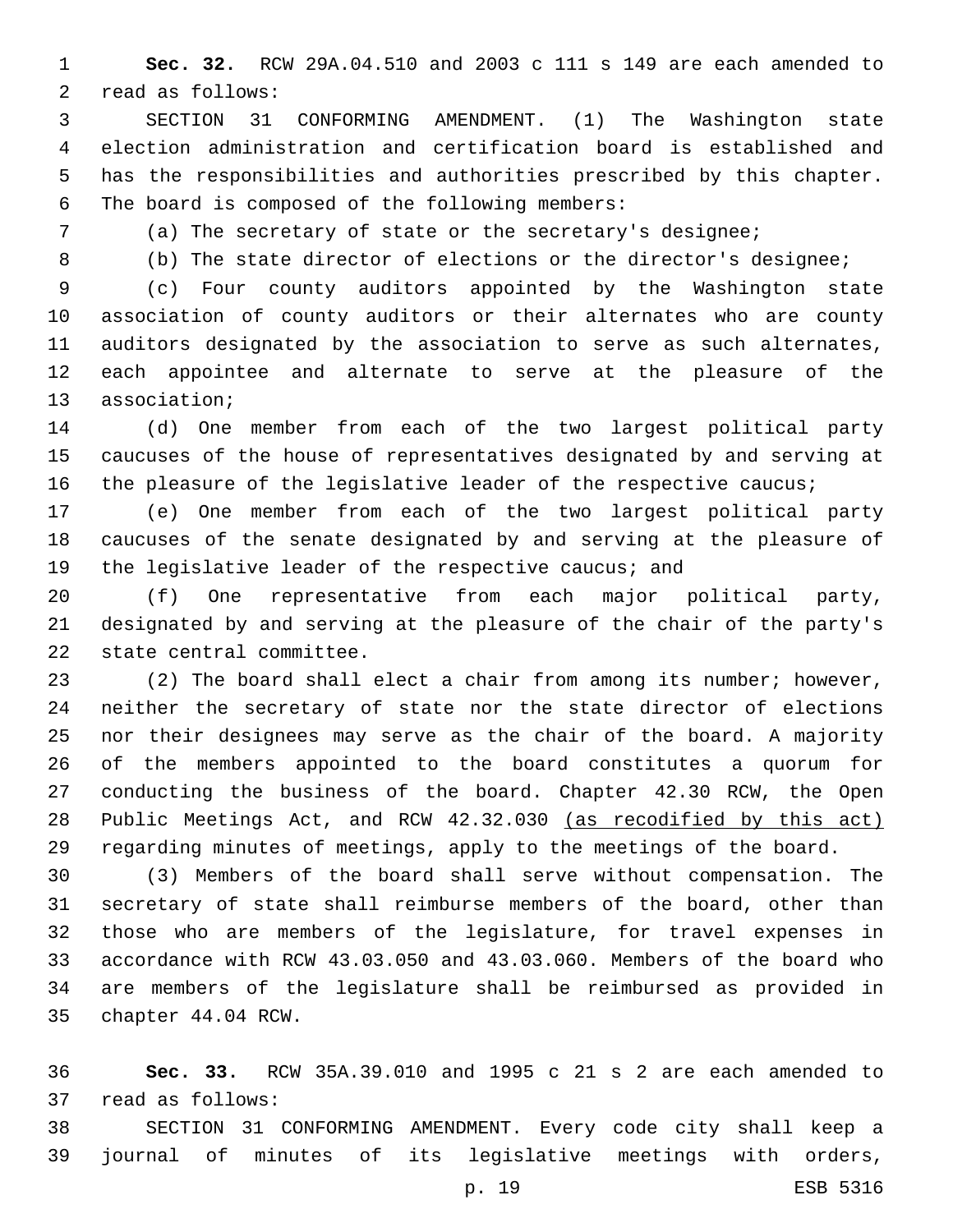resolutions and ordinances passed, and records of the proceedings of any city department, division or commission performing quasi-judicial functions as required by ordinances of the city and general laws of the state and shall keep such records open to the public as required by RCW 42.32.030 (as recodified by this act) and shall keep and preserve all public records and publications or reproduce and destroy the same as provided by Title 40 RCW. Each code city may duplicate and sell copies of its ordinances at fees reasonably calculated to 9 defray the cost of such duplication and handling.

 **Sec. 34.** RCW 44.05.080 and 2011 c 60 s 42 are each amended to 11 read as follows:

 SECTION 31 CONFORMING AMENDMENT. In addition to other duties 13 prescribed by law, the commission shall:

 (1) Adopt rules pursuant to the Administrative Procedure Act, chapter 34.05 RCW, to carry out the provisions of Article II, section 43 of the state Constitution and of this chapter, which rules shall provide that three voting members of the commission constitute a quorum to do business, and that the votes of three of the voting members are required for any official action of the commission;

 (2) Act as the legislature's recipient of the final redistricting 21 data and maps from the United States Bureau of the Census;

 (3) Comply with requirements to disclose and preserve public records as specified in chapters 40.14 and 42.56 RCW;

 (4) Hold open meetings pursuant to the open public meetings act, 25 chapter 42.30 RCW;

 (5) Prepare and disclose its minutes pursuant to RCW 42.32.030 27 (as recodified by this  $act$ );

(6) Be subject to the provisions of RCW 42.17A.700;

 (7) Prepare and publish a report with the plan; the report will be made available to the public at the time the plan is published. The report will include but will not be limited to: (a) The population and percentage deviation from the average district population for every district; (b) an explanation of the criteria used in developing the plan with a justification of any deviation in a district from the average district population; (c) a map of all the districts; and (d) the estimated cost incurred by the counties for 37 adjusting precinct boundaries.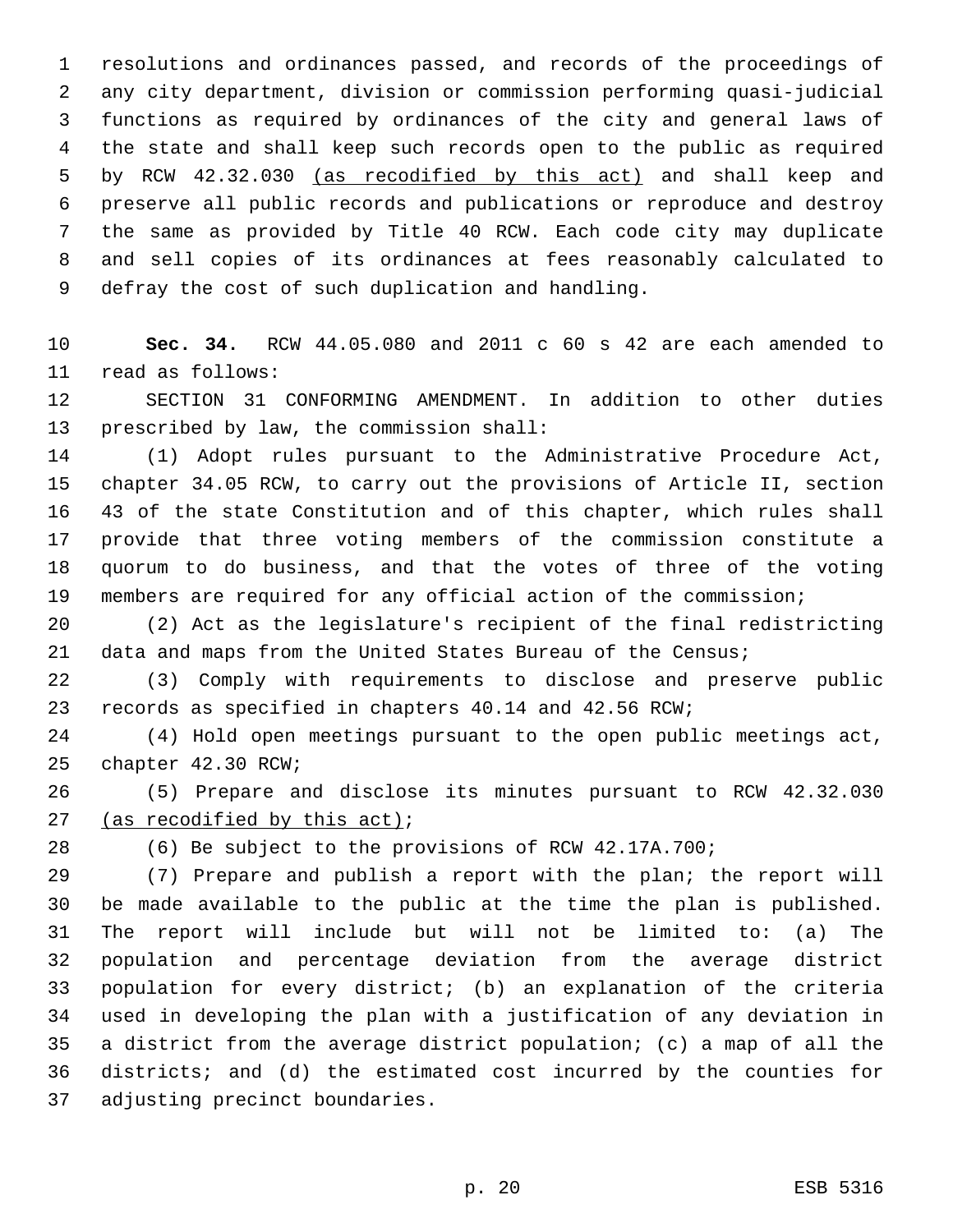NEW SECTION. **Sec. 35.** RELATING TO NATURAL RESOURCES & PARKS. The following sections are decodified: (1) RCW 77.15.902 (Savings—1998 c 190);3 (2) RCW 77.50.900 (Purpose—2000 c 107);4 (3) RCW 77.65.900 (Effective date—1989 c 316); and (4) RCW 77.105.900 (Effective date—1993 sp.s. c 2 §§ 7, 60, 80, 7 and  $82-100$ ). NEW SECTION. **Sec. 36.** RELATING TO NATURAL RESOURCES & PARKS. The following acts or parts of acts are each repealed: (1) RCW 43.30.8351 (Progress report) and 2009 c 163 s 3; (2) RCW 76.01.080 (Lacey compound—Light industrial facilities/ 12 land—Sale or exchange) and 2001 c 189 s  $1i$  (3) RCW 76.01.090 (Proposal for exchange or sale—Lacey compound 14 site) and 2001 c 189 s 2; (4) RCW 76.09.380 (Report to the legislature—Emergency rules— 16 Permanent rules) and 1999 sp.s. c 4 s 205; (5) RCW 77.12.605 (Whidbey Island game farm—Sale of property) and 18 1999 c 205 s 1; (6) RCW 77.12.710 (Game fish production—Double by year 2000) and 1998 c 245 s 159, 1995 c 399 s 208, 1993 sp.s. c 2 s 70, & 1990 c 110 s  $2i$  (7) RCW 79A.20.005 (Findings) and 1992 c 153 s 2; (8) RCW 79A.20.010 (Definitions) and 1992 c 153 s 3; (9) RCW 79A.20.030 (Allocation and distribution of moneys) and 25 1994 c 264 s 30 & 1992 c 153 s 5; and (10) RCW 79A.20.900 (Short title) and 1992 c 153 s 1. **Sec. 37.** RCW 77.125.040 and 2001 c 86 s 4 are each amended to 28 read as follows: RELATING TO NATURAL RESOURCES & PARKS. Rules to implement this chapter shall be adopted no sooner than thirty days following the end 31 of the 2002 regular legislative session. ((The director shall provide 32 a written report to the appropriate legislative committees by January 33 1, 2003, on the progress of the program.)) NEW SECTION. **Sec. 38.** RELATING TO TRADE & ECONOMIC DEVELOPMENT. The following sections are decodified:

p. 21 ESB 5316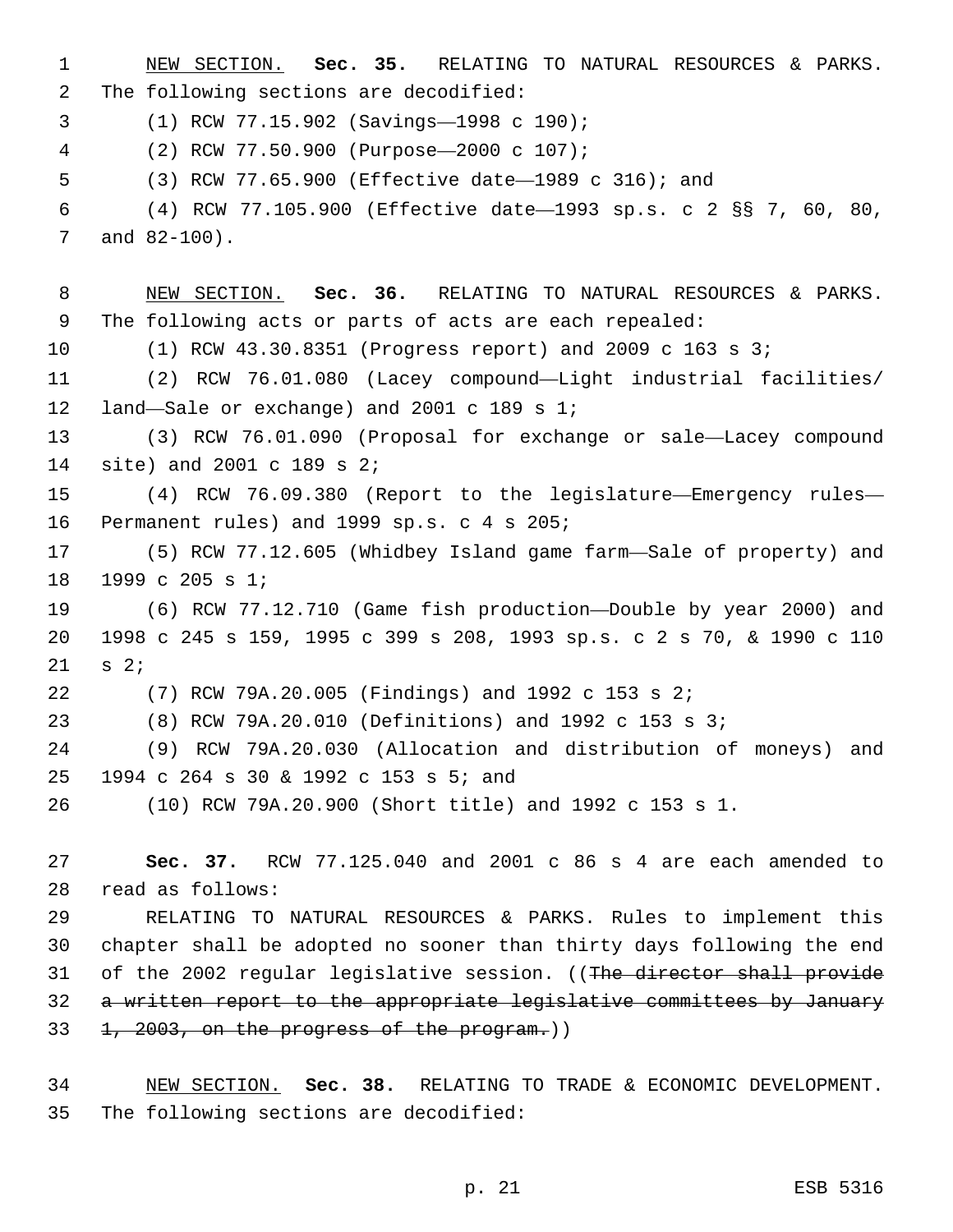(1) RCW 43.31A.400 (Economic assistance authority abolished— 2 Transfer of duties to department of revenue); (2) RCW 43.63A.902 (Headings—1984 c 125); and3 (3) RCW 43.63A.903 (Effective date—1984 c 125). NEW SECTION. **Sec. 39.** RELATING TO TRADE & ECONOMIC DEVELOPMENT. The following acts or parts of acts are each repealed: (1) RCW 43.31.088 (Business assistance center—ISO-9000 quality 8 standards) and 1994 c 140 s 2; (2) RCW 43.31.522 (Marketplace program—Definitions) and 2009 c 565 s 29, 2005 c 136 s 17, 1993 c 280 s 46, 1990 c 57 s 2, & 1989 c 11 417 s 2; (3) RCW 43.31.524 (Marketplace program—Generally) and 1993 c 280 s 47, 1990 c 57 s 3, & 1989 c 417 s 3;13 (4) RCW 43.31.800 (State international trade fairs—"Director" defined) and 2009 c 565 s 30, 1993 c 280 s 52, 1987 c 195 s 4, & 1965 16 c 148 s 2; (5) RCW 43.31.805 (State trade fair fund) and 1998 c 345 s 3; (6) RCW 43.31.810 (State international trade fairs—State aid eligibility requirements) and 1987 c 195 s 5, 1975 1st ex.s. c 292 s 3, & 1965 c 148 s 3;20 (7) RCW 43.31.820 (State international trade fairs—Application for funds) and 1987 c 195 s 6, 1975 1st ex.s. c 292 s 4, & 1965 c 148  $s$  4; (8) RCW 43.31.830 (State international trade fairs—Certification of fairs—Allotments—Division and payment from state trade fair fund) and 1993 c 280 s 53, 1987 c 195 s 7, 1975 1st ex.s. c 292 s 5, & 1965 27 c 148 s 5; (9) RCW 43.31.832 (State trade fairs—Transfer of surplus funds in state trade fair fund to general fund—Expenditure) and 1985 c 466 s 34, 1981 2nd ex.s. c 2 s 1, 1975 1st ex.s. c 292 s 8, & 1972 ex.s. c  $93$  s  $2i$  (10) RCW 43.31.833 (State trade fairs—Transfer of surplus funds in state trade fair fund to general fund—Construction) and 1987 c 195 s 8, 1985 c 466 s 35, & 1972 ex.s. c 93 s 3;34 (11) RCW 43.31.834 (State trade fairs—Transfer of surplus funds in state trade fair fund to general fund—Construction) and 1985 c 466 s 36 & 1972 ex.s. c 93 s 4;37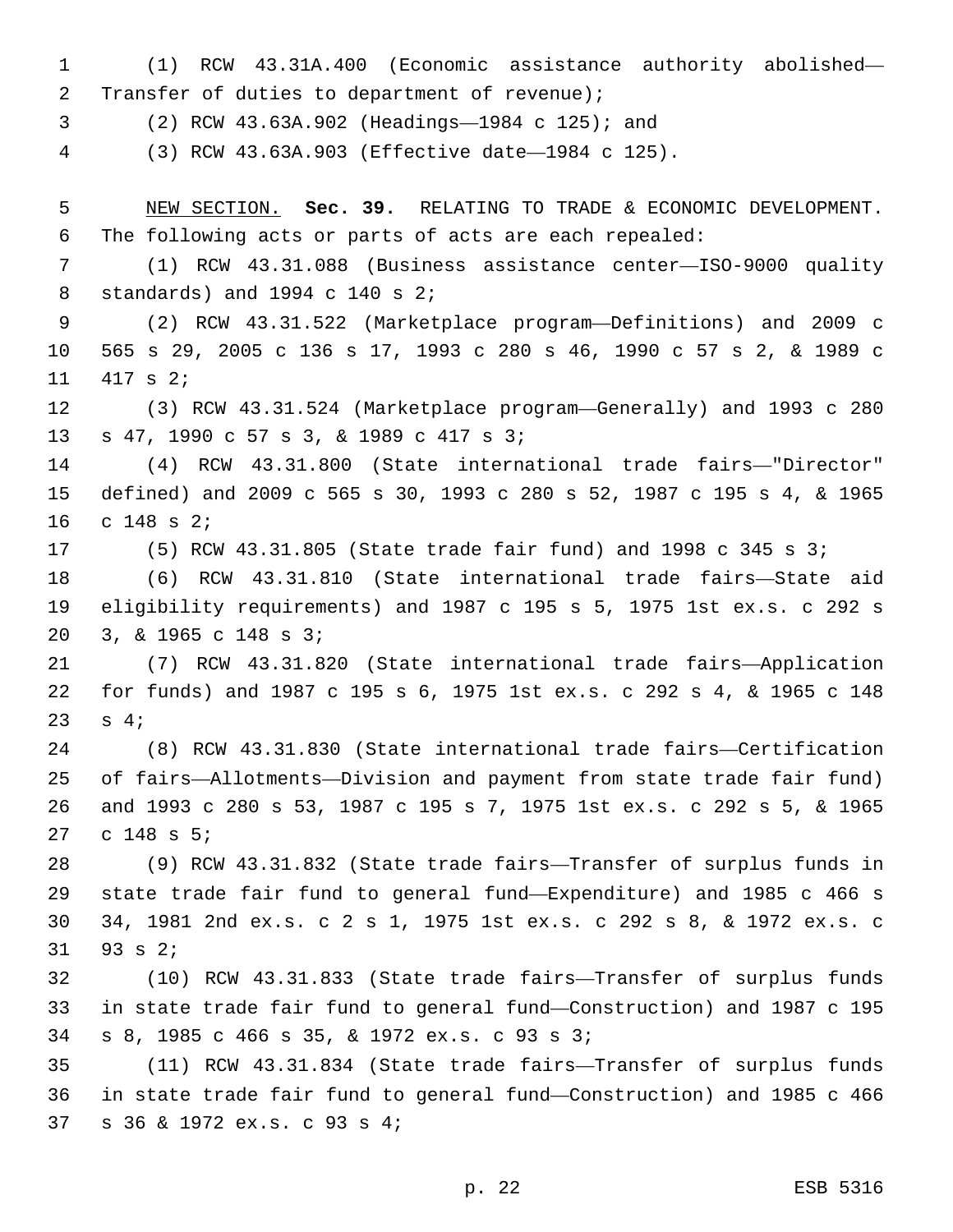(12) RCW 43.31.840 (State international trade fairs—Post audit of participating fairs—Reports) and 1993 c 280 s 54, 1975 1st ex.s. c 3 292 s 6, & 1965 c 148 s 6; (13) RCW 43.31.850 (State international trade fairs—State international trade fair defined) and 1987 c 195 s 9, 1975 1st ex.s. c 292 s 7, & 1965 c 148 s 8;6 (14) RCW 43.374.005 (Finding—Intent—Purpose) and 2010 1st sp.s. 8 c 13 s 1; and (15) RCW 43.374.020 (Washington global health technologies and product development account) and 2010 1st sp.s. c 13 s 3. NEW SECTION. **Sec. 40.** RELATING TO TRANSPORTATION. The following acts or parts of acts are each repealed: (1) RCW 47.01.141 (Biennial report) and 1987 c 505 s 49, 1984 c 7 s 75, 1977 c 75 s 68, & 1973 2nd ex.s. c 12 s 1;14 (2) RCW 47.01.321 (Skills bank—Report) and 2003 c 363 s 203; (3) RCW 47.01.350 (Ferry grant program) and 2008 c 45 s 1, 2007 c 17 223 s 2, & 2006 c 332 s 4; (4) RCW 47.01.360 (Backup plan for passenger-only ferry service 19 between Vashon and Seattle) and 2006 c 332 s 6; (5) RCW 47.01.400 (Alaskan Way viaduct, Seattle Seawall, and state route No. 520 improvements—Expert review panel—Governor's 22 finding) and 2006 c 311 s 28; (6) RCW 47.01.405 (State route No. 520 improvements—Project 24 impact plan—Mediator, duties) and 2007 c 517 s  $2i$  (7) RCW 47.01.406 (State route No. 520 improvements—Review of project design plans—Goals) and 2007 c 517 s 3;26 (8) RCW 47.01.410 (State route No. 520 improvements—Multimodal 28 transportation plan) and 2007 c 517 s 6; (9) RCW 47.01.418 (State route No. 520 improvements—Work group, 30 subgroups-Corridor projects) and 2009 c 472 s  $3i$  (10) RCW 47.60.645 (Passenger ferry account) and 2009 c 8 s 504, 2008 c 45 s 2, 2006 c 332 s 1, & 1995 2nd sp.s. c 14 s 558; (11) RCW 47.78.010 (High capacity transportation account) and 1997 c 457 s 513, 1991 sp.s. c 13 ss 66, 121, 1990 c 43 s 47, & 1987 35 c 428 s 1; (12) RCW 82.44.180 (Transportation fund—Deposits and 37 distributions) and 2013 c 251 s 9;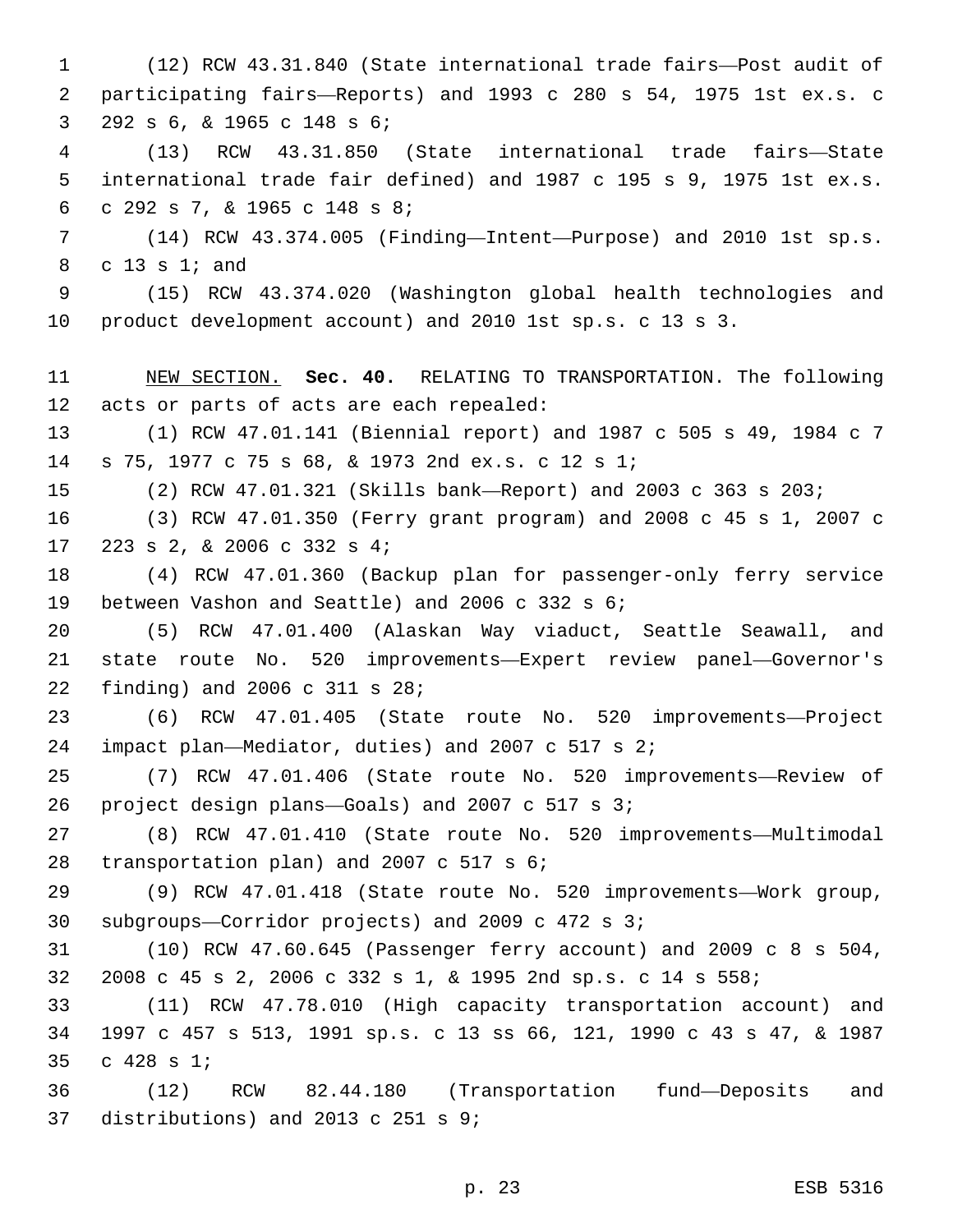(13) RCW 82.80.040 (Street utility—Establishment) and 1991 c 141 s 1;

 (14) RCW 82.80.050 (Street utility—Charges, credits) and 2006 c 301 s 5, 2000 c 103 s 21, & 1991 c 141 s 2; and4

 (15) RCW 82.80.060 (Use of other proceeds by utility) and 1991 c 141 s 3.6

 **Sec. 41.** RCW 46.18.060 and 2016 c 36 s 4, 2016 c 16 s 4, and 2016 c 15 s 4 are each reenacted and amended to read as follows:

 RELATING TO TRANSPORTATION. (1) The department must review and either approve or reject special license plate applications submitted 11 by sponsoring organizations.

 (2) Duties of the department include, but are not limited to, the 13 following:

 (a) Review and approve the annual financial reports submitted by sponsoring organizations with active special license plate series and present those annual financial reports to the joint transportation 17 committee;

 (b) Report annually to the joint transportation committee on the special license plate applications that were considered by the 20 department;

 (c) Issue approval and rejection notification letters to sponsoring organizations, the executive committee of the joint transportation committee, and the legislative sponsors identified in each application. The letters must be issued within seven days of making a determination on the status of an application; and

 (d) Review annually the number of plates sold for each special license plate series created after January 1, 2003. The department may submit a recommendation to discontinue a special plate series to the executive committee of the joint transportation committee.

 (( $\left(43\right)$  In order to assess the effects and impact of the proliferation of special license plates, the legislature declares a temporary moratorium on the issuance of any additional plates until July 1, 2015. During this period of time, the department is 34 prohibited from accepting, reviewing, processing, or approving any applications. Additionally, a special license plate may not be enacted by the legislature during the moratorium, unless the proposed license plate has been approved by the former special license plate 38 review board before February 15, 2005.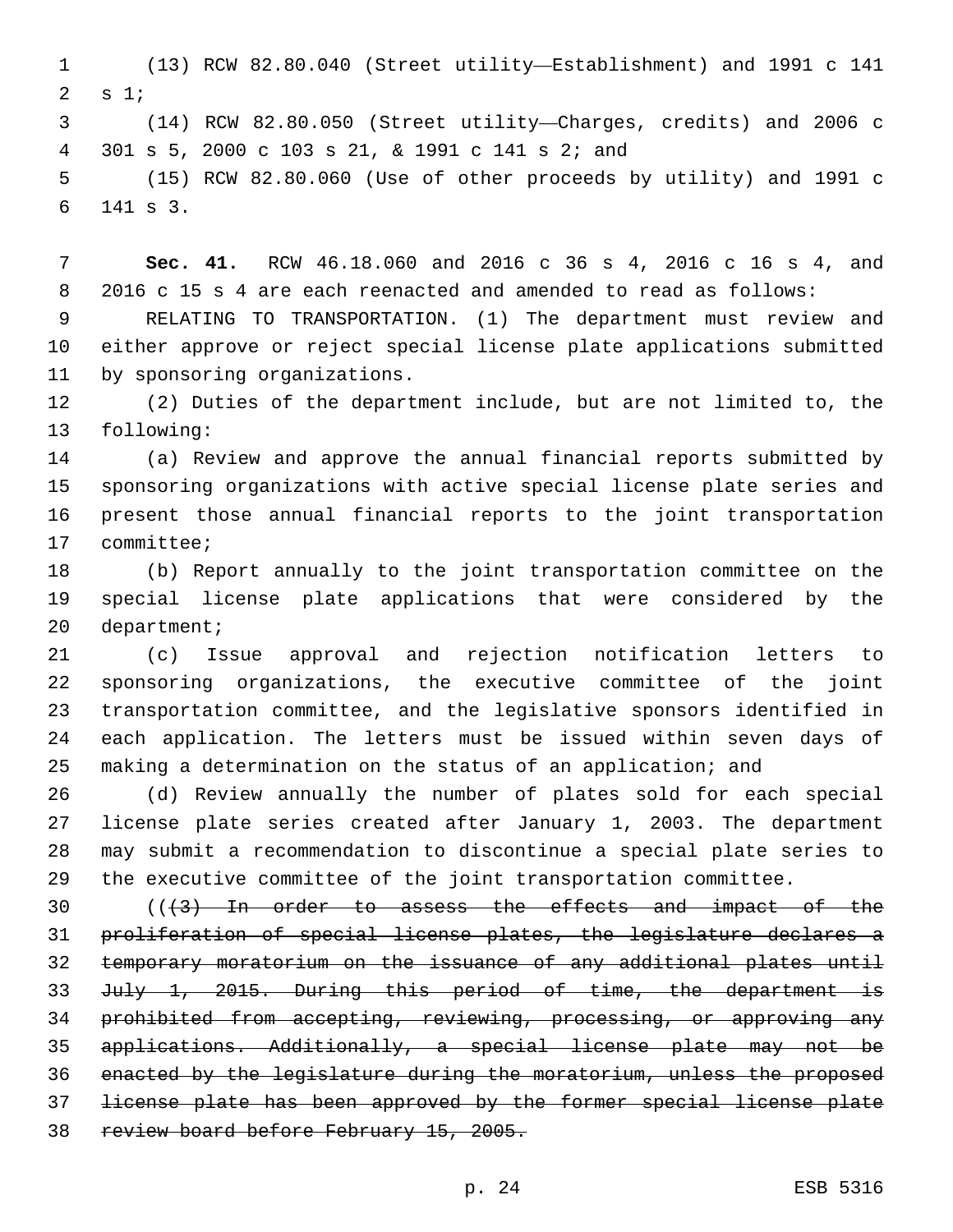1 (4) The limitations under subsection (3) of this section do not 2 apply to the following special license plates: 3 (a) 4-H license plates created under RCW 46.18.200; 4 (b) Breast cancer awareness license plates created under RCW  $5 \quad 46.18.200 \div$ 6 (c) Gold star license plates created under RCW 46.18.245; 7 (d) Music Matters license plates created under RCW 46.18.200; 8 (e) Seattle Seahawks license plates created under RCW 46.18.200; 9 (f) Seattle Sounders FC license plates created under RCW  $10 \quad 46.18.200 \div$ 11 (g) Seattle University license plates created under RCW  $12 \quad 46.18.200 \div$ 13 (h) State flower license plates created under RCW 46.18.200; 14 (i) Volunteer firefighter license plates created under RCW  $15 \quad 46.18.200 \div$ 16 (i) Washington farmers and ranchers license plates created under 17 RCW 46.18.200; 18 (k) Washington state wrestling license plates created under RCW  $19 \quad 46.18.200 \div$ 20 (1) Washington tennis license plates created under RCW  $21 \quad 46.18.200()$ 22 **Sec. 42.** RCW 47.06.110 and 2005 c 319 s 124 are each amended to read as follows:23

24 SECTION 40 CONFORMING AMENDMENT. The state-interest component of 25 the statewide multimodal transportation plan shall include a state 26 public transportation plan that:

27 (1) Articulates the state vision of an interest in public 28 transportation and provides quantifiable objectives, including 29 benefits indicators;

30 (2) Identifies the goals for public transit and the roles of 31 federal, state, regional, and local entities in achieving those 32 qoals;

33 (3) Recommends mechanisms for coordinating state, regional, and 34 local planning for public transportation;

35 (4) Recommends mechanisms for coordinating public transportation 36 with other transportation services and modes;

37 (5) Recommends criteria, consistent with the goals identified in 38 subsection (2) of this section ((and with RCW 82.44.180 (2) and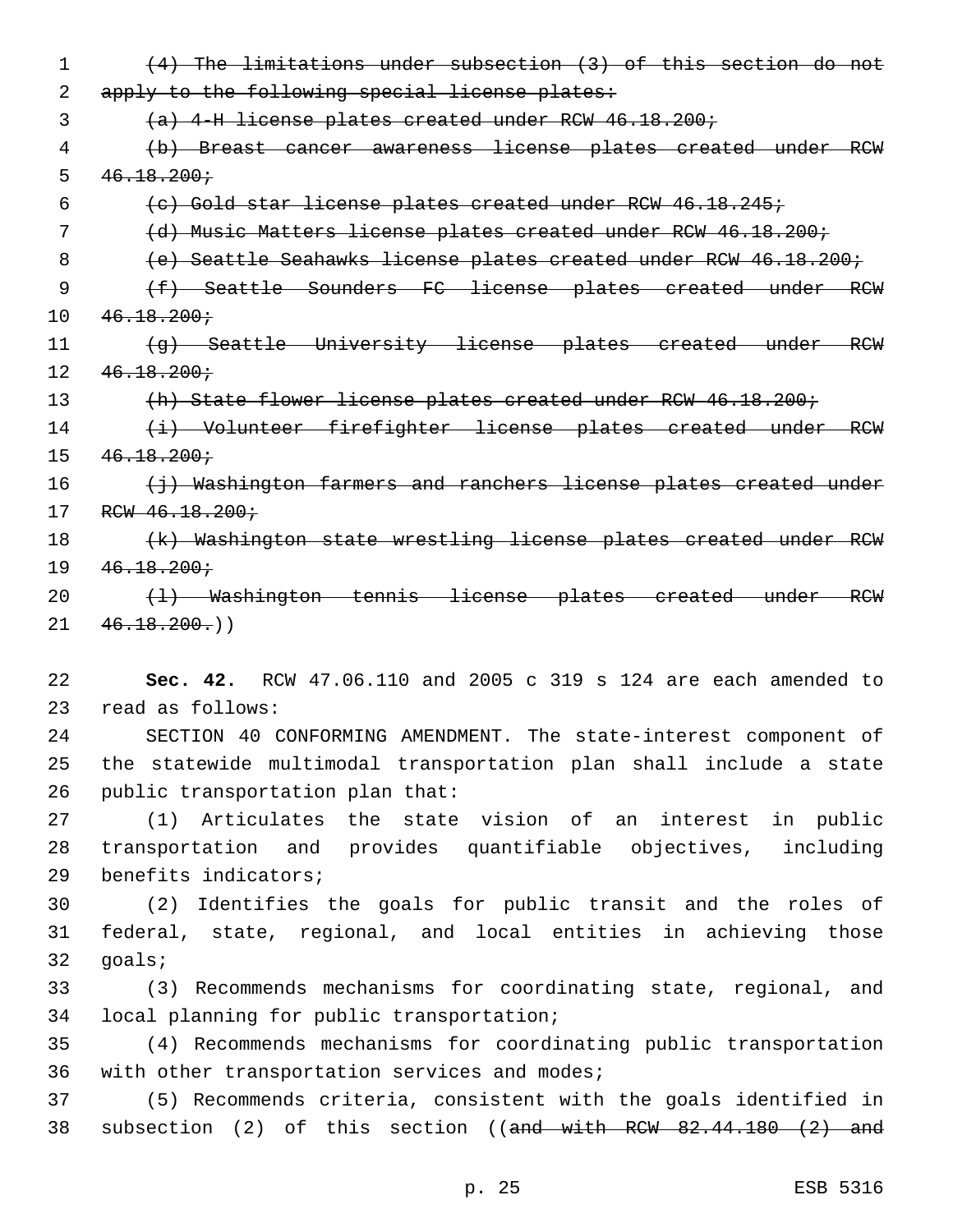$(3)$ ), for existing federal authorizations administered by the 2 department to transit agencies; and

 (6) Recommends a statewide public transportation facilities and equipment management system as required by federal law.

 In developing the state public transportation plan, the department shall involve local jurisdictions, public and private providers of transportation services, nonmotorized interests, and state agencies with an interest in public transportation, including 9 but not limited to the departments of ((community, trade, and 10 economic development)) commerce, social and health services, and ecology, the office of the superintendent of public instruction, the office of the governor, and the office of financial management.

 The department shall submit to the senate and house transportation committees by December 1st of each year, reports 15 summarizing the plan's progress.

 **Sec. 43.** RCW 82.42.090 and 1995 c 170 s 1 are each amended to 17 read as follows:

 SECTION 40 CONFORMING AMENDMENT. All moneys collected by the director from the aircraft fuel excise tax as provided in RCW 82.42.020 shall be transmitted to the state treasurer and shall be credited to the aeronautics account hereby created in the 22 ((transportation fund of the)) state treasury. Moneys collected from the consumer or user of aircraft fuel from either the use tax imposed by RCW 82.12.020 or the retail sales tax imposed by RCW 82.08.020 shall be transmitted to the state treasurer and credited to the state 26 general fund.

 **Sec. 44.** RCW 82.80.070 and 2005 c 319 s 139 are each amended to read as follows:28

 SECTION 40 CONFORMING AMENDMENT. (1) The proceeds collected pursuant to the exercise of the local option authority of RCW 31 82.80.010( $(\frac{1}{7})$ ) and 82.80.030( $(\frac{1}{7})$  and 82.80.050)) (hereafter called "local option transportation revenues") shall be used for transportation purposes only, including but not limited to the following: The operation and preservation of roads, streets, and other transportation improvements; new construction, reconstruction, and expansion of city streets, county roads, and state highways and other transportation improvements; development and implementation of public transportation and high capacity transit improvements and

p. 26 ESB 5316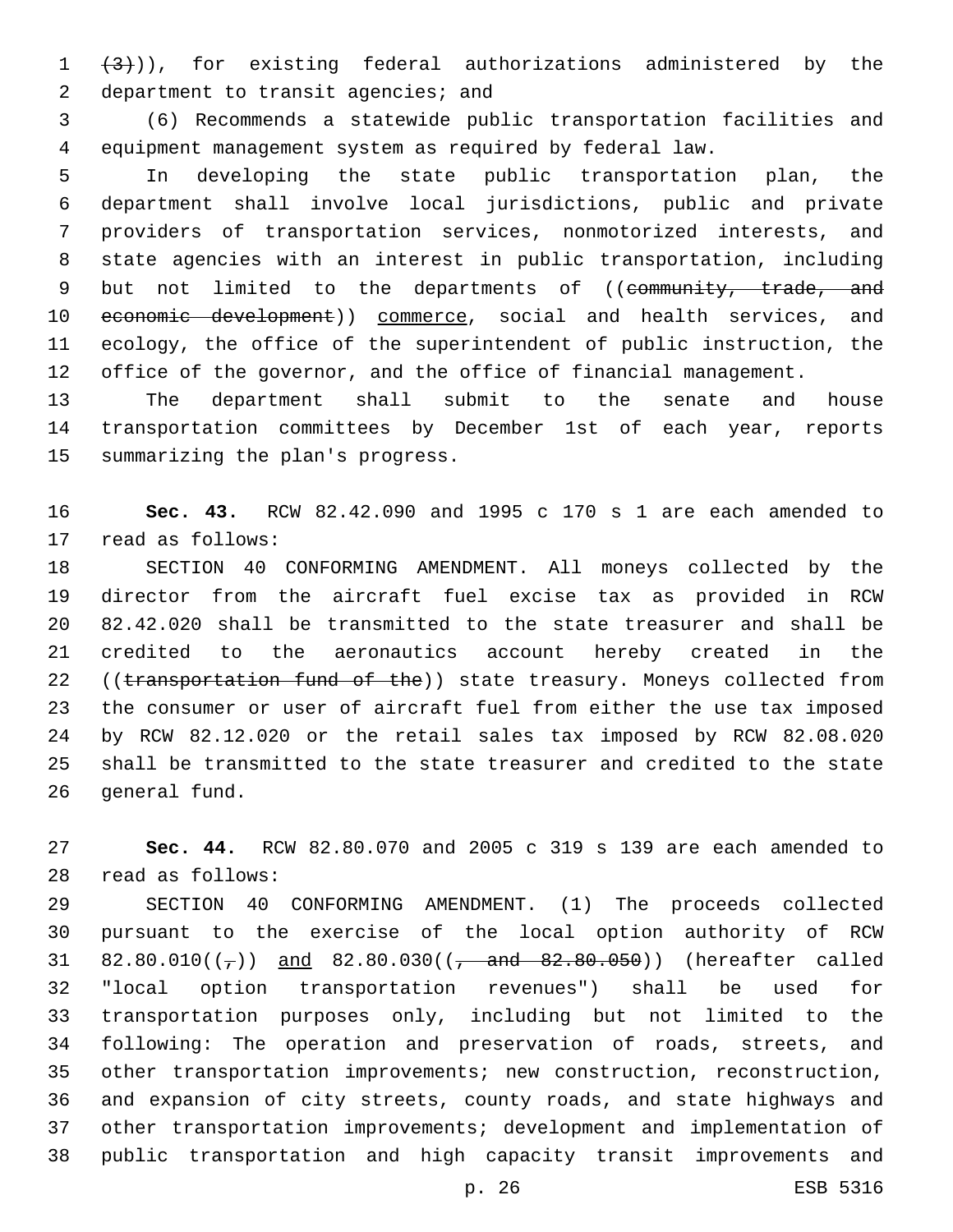programs; and planning, design, and acquisition of right-of-way and sites for such transportation purposes. The proceeds collected from excise taxes on the sale, distribution, or use of motor vehicle fuel and special fuel under RCW 82.80.010 shall be used exclusively for "highway purposes" as that term is construed in Article II, section 40 of the state Constitution.6

 (2) The local option transportation revenues shall be expended for transportation uses consistent with the adopted transportation and land use plans of the jurisdiction expending the funds and consistent with any applicable and adopted regional transportation 11 plan for metropolitan planning areas.

 (3) Each local government with a population greater than eight thousand that levies or expends local option transportation funds, is also required to develop and adopt a specific transportation program 15 that contains the following elements:

 (a) The program shall identify the geographic boundaries of the entire area or areas within which local option transportation 18 revenues will be levied and expended.

 (b) The program shall be based on an adopted transportation plan for the geographic areas covered and shall identify the proposed operation and construction of transportation improvements and services in the designated plan area intended to be funded in whole or in part by local option transportation revenues and shall identify 24 the annual costs applicable to the program.

 (c) The program shall indicate how the local transportation plan is coordinated with applicable transportation plans for the region 27 and for adjacent jurisdictions.

 (d) The program shall include at least a six-year funding plan, updated annually, identifying the specific public and private sources and amounts of revenue necessary to fund the program. The program shall include a proposed schedule for construction of projects and expenditure of revenues. The funding plan shall consider the additional local tax revenue estimated to be generated by new development within the plan area if all or a portion of the additional revenue is proposed to be earmarked as future appropriations for transportation improvements in the program.

 (4) Local governments with a population greater than eight thousand exercising the authority for local option transportation funds shall periodically review and update their transportation program to ensure that it is consistent with applicable local and

p. 27 ESB 5316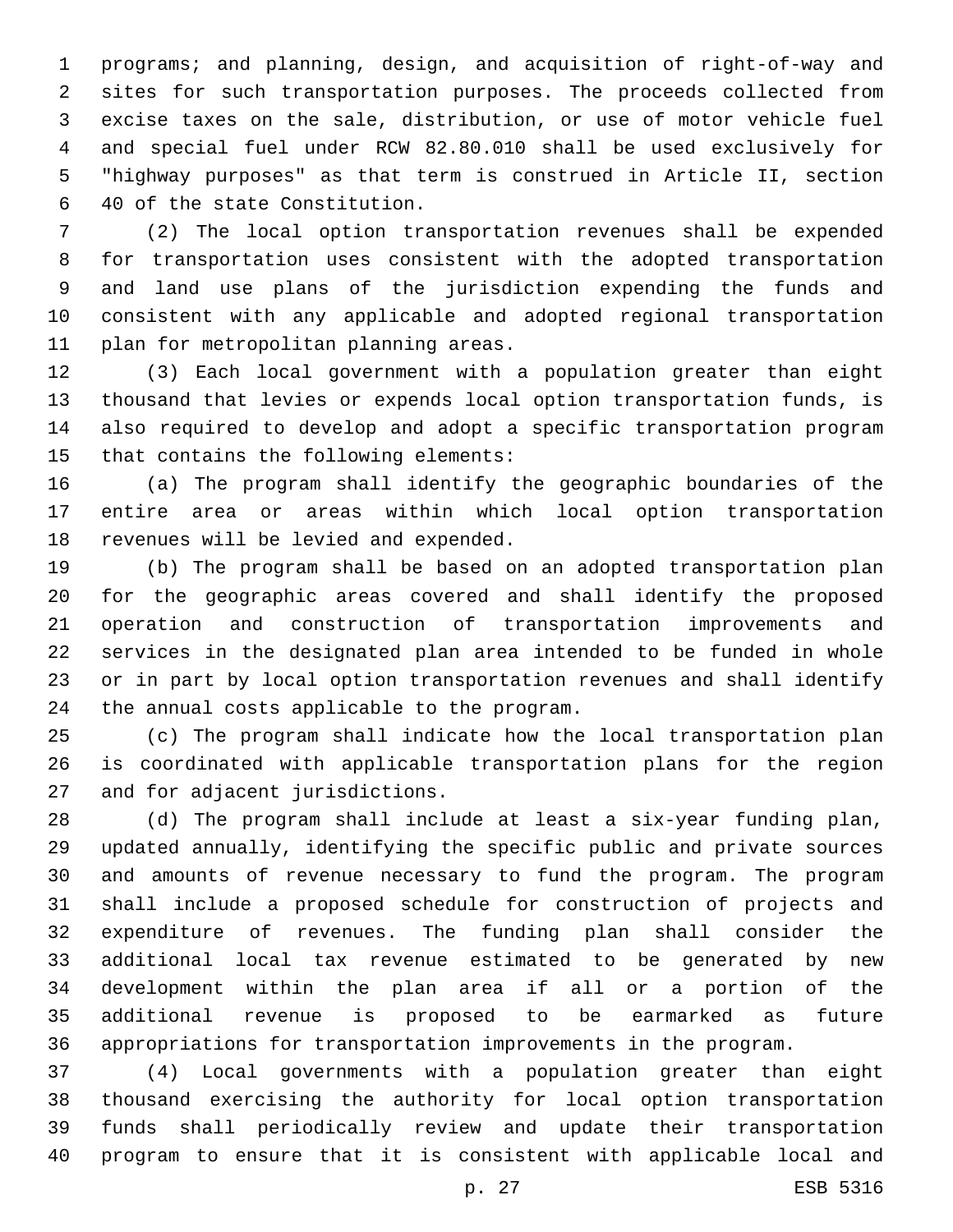regional transportation and land use plans and within the means of 2 estimated public and private revenue available.

 (5) In the case of expenditure for new or expanded transportation facilities, improvements, and services, priorities in the use of local option transportation revenues shall be identified in the transportation program and expenditures shall be made based upon the following criteria, which are stated in descending order of weight to 8 be attributed:

(a) First, the project serves a multijurisdictional function;

 (b) Second, it is necessitated by existing or reasonably 11 foreseeable congestion;

(c) Third, it has the greatest person-carrying capacity;

 (d) Fourth, it is partially funded by other government funds, such as from the state transportation improvement board, or by private sector contributions, such as those from the local 16 transportation act, chapter 39.92 RCW; and

 (e) Fifth, it meets such other criteria as the local government 18 determines is appropriate.

 (6) It is the intent of the legislature that as a condition of levying, receiving, and expending local option transportation revenues, no local government agency use the revenues to replace, divert, or loan any revenues currently being used for transportation 23 purposes to nontransportation purposes.

 (7) Local governments are encouraged to enter into interlocal agreements to jointly develop and adopt with other local governments the transportation programs required by this section for the purpose of accomplishing regional transportation planning and development.

 (8) Local governments may use all or a part of the local option transportation revenues for the amortization of local government general obligation and revenue bonds issued for transportation purposes consistent with the requirements of this section.

 (9) Subsections (1) through (8) of this section do not apply to a regional transportation investment district imposing a tax or fee under the local option authority of this chapter. Proceeds collected under the exercise of local option authority under this chapter by a district must be used in accordance with chapter 36.120 RCW.

 NEW SECTION. **Sec. 45.** SECTION 40 CONFORMING REPEALERS. The following acts or parts of acts are each repealed: